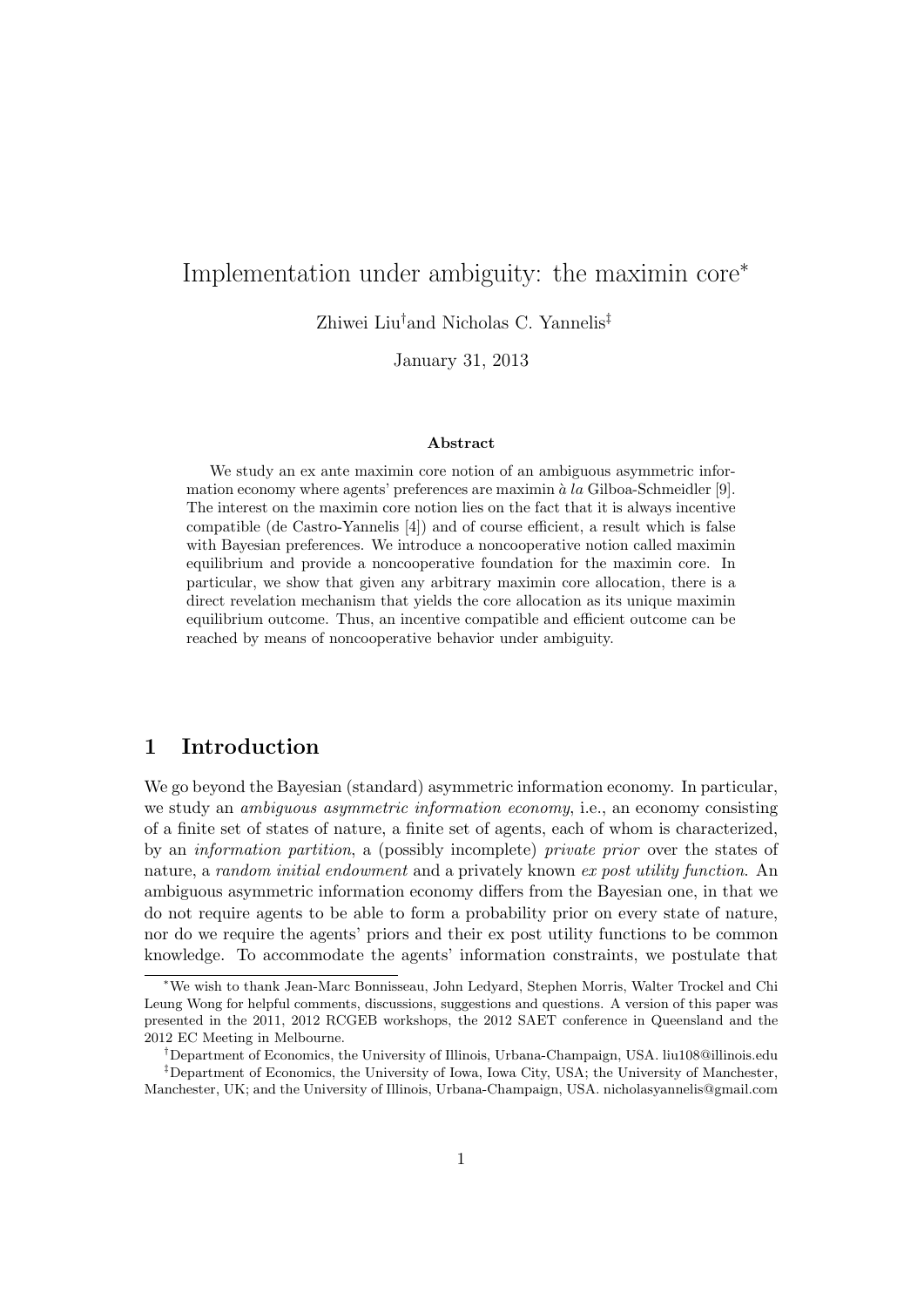they evaluate (random) allocations, hereafter allocations, with the help of the maximin expected utility (see Gilboa and Schmeidler [9]).

For such an ambiguous asymmetric information economy, we adopt an ex ante version of the maximin core first defined in de Castro-Yannelis [4]. The interest on the maximin core<sup>1</sup> arises from the fact that with maximin preferences, any Pareto optimal allocation is incentive compatible (de Castro-Yannelis [4], [5]), in other words maximin preferences solve the conflict between incentive compatibility and efficiency (recall that in the standard expected utility/ Bayesian framework efficient allocations may not be incentive compatible as it was shown in Holmström-Myerson  $[12]$ ). We will show by means of an example that the maximin core notion is different than the rational expectations equilibrium (Radner [16]) or Walrasian expectations equilibrium (Radner [15]) or private core (Yannelis [20]). In particular, we show that the maximin core not only exists in a situation that the Walrasian expectations equilibrium fails to exist, but also achieves higher efficiency than all the above concepts.

It turns out that the maximin core, a cooperative solution concept, exits under the standard continuity and concavity assumptions (de Castro-Yannelis [4]), also it is incentive compatible in a cooperative framework (de Castro-Yannelis [4]) and obviously efficient. But, could one provide a noncooperative foundation for the maximin core in terms of some game theoretic solution concept? In other words, can the maximin core allocations be reached by means of noncooperative behavior? What would be the appropriate game theoretic solution concept?

In view of the ambiguous asymmetric information economy, one should not expect to employ any Bayesian Nash type equilibrium notion. Indeed, we will show by means of an example that the Bayesian Nash equilibrium notion fails. To this end we introduce the idea of a maximin equilibrium. Roughly speaking, in a maximin equilibrium, each agent maximizes his payoff lowest bound, without making inferences about the play of his opponents, or the true state of nature (had he observed a non singleton event)<sup>2</sup>. That is, each agent simply maximizes the payoff that takes into account the worst strategies of all other agents against him and also the worst state that can occur.

The main result of the paper is that given any arbitrary maximin core allocation, there is a direct revelation mechanism that yields the core allocation as its unique maximin equilibrium outcome, i.e., each maximin core allocation is implementable as a maximin equilibrium. Therefore efficient and incentive compatible outcomes can be reached by means of noncooperative behavior under ambiguity.

The paper is organized as follows. Section 2 defines an ambiguous asymmetric information economy. Section 3 discusses the cooperative concept of the paper – the

 $1$ Loosely speaking, the maximin core is the set of feasible allocations, that cannot be "improved" upon" by any coalition of agents. The "improved upon" idea is now based on the maximin preferences.

<sup>&</sup>lt;sup>2</sup>It will be made clear in the definition of an ambiguous asymmetric information economy, that an agent's private prior is defined on the sigma-algebra generated by his information partition. Therefore, had he observed a non singleton event in his information partition, he does not know the probability of each of the states within the event, that is, he faces ambiguity. As for where does the ambiguity come from, we refer interested readers to Ellsberg [8]. Also, Bose and Renou [2] and Riedel and Sass [18] offer some interesting discussions on how might ambiguity be *created*.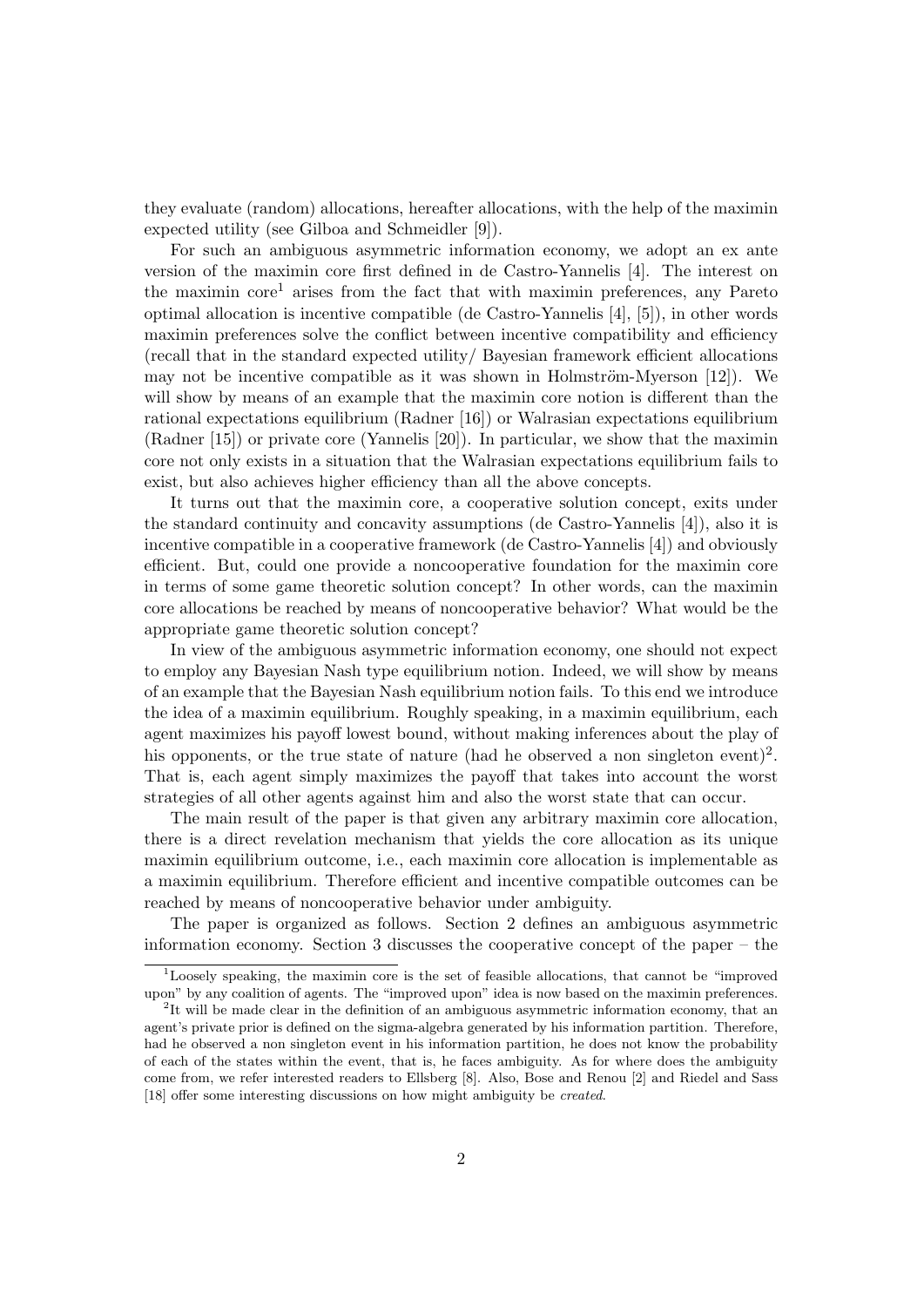maximin core. In section 4, we introduce the direct revelation mechanisms, the maximin equilibrium, and present the main result of the paper. Section 5 concludes and offers some intuitive discussion on a primitive of the economy. Appendix contains proofs.

## 2 Ambiguous asymmetric information economy

An ambiguous asymmetric information economy is an asymmetric information economy, in which agents have incomplete private priors and privately known utility functions.

Formally, let  $\Omega$  denote a finite set of states of nature,  $\omega \in \Omega$  a state of nature,  $\mathbb{R}^l_+$  the l good commodity space, and I the set of N agents, i.e.,  $I = \{1, \cdots, N\}$ . An ambiguous asymmetric information economy  $\mathcal E$  is a set

$$
\mathcal{E} = \{\Omega; (\mathcal{F}_i, \mu_i, e_i, u_i) : i \in I\}
$$

where  $\forall i \in I$ ,

1. the partition  $\mathcal{F}_i$  of  $\Omega$  denotes the set of all possible interim information of agent *i*. More precisely, let  $E_i^{\mathcal{F}_i} \in \mathcal{F}_i$  denote an event, and  $\omega \in E_i^{\mathcal{F}_i}$  a state in the event. Then, in the interim, if the state  $\omega$  occurs, agent i only knows that the event  $E_i^{\mathcal{F}_i}$  has occurred. Also, we impose the standard assumption, that when a state occurs, and all agents truthfully report their information, they will know the realized state<sup>3</sup>. That is,

 $\text{Assumption 1. } \forall \omega, \, \bigcap_{j \in I} E_j^{\mathcal{F}_j}$  $j^{\mathcal{F}_j}\left(\omega\right)=\{\omega\},\ where\ E_j^{\mathcal{F}_j}$  $j_j^{\sigma_j}(\omega)$  denotes the element in  $\mathcal{F}_i$  that contains the state  $\omega$ .

2.  $\mu_i : \sigma(\mathcal{F}_i) \to [0,1]$  is agent *i*'s private prior, where  $\sigma(\mathcal{F}_i)$  denotes the  $\sigma$ -algebra generated by the partition  $\mathcal{F}_i$ . Note, if  $E_i^{\mathcal{F}_i} = \{\omega, \omega'\}$  with  $\omega \neq \omega'$ , then the probability of the event  $E_i^{\mathcal{F}_i}$  is well defined, but not the probability of the event  $\{\omega\}$  or the event  $\{\omega'\},$  i.e., an agent's prior maybe incomplete. Here, we assume

**Assumption 2.** For each i and for each event  $E_i^{\mathcal{F}_i} \in \mathcal{F}_i$ ,  $\mu_i\left(E_i^{\mathcal{F}_i}\right) > 0$ .

3.  $e_i : \Omega \to \mathbb{R}^l_+$  is agent i's random initial endowment. We require  $e_i$  to be  $\mathcal{F}_i$ . measurable<sup>4</sup>. So that the information partition  $\mathcal{F}_i$  indeed contains all possible interim information of agent i.

<sup>&</sup>lt;sup>3</sup>This assumption is without loss of generality, since if there exist two different states  $\omega$  and  $\omega'$ , such that no agent is able to distinguish them, then the two states may as well be treated as one state.

<sup>&</sup>lt;sup>4</sup>That is,  $e_i$  is constant on each element in  $\mathcal{F}_i$ . More precisely, let agent *i*'s partition be  $\mathcal{F}_i$  and fix any  $\omega_k \in \Omega$ . If  $e_i : \Omega \to \mathbb{R}^l_+$  is  $\mathcal{F}_i$  - measurable, then  $e_i(\omega) = e_i(\omega_k)$  for any  $\omega \in E_i^{\mathcal{F}_i}(\omega_k)$ . Clearly, if each  $e_i$  is state independent, then it is automatically  $\mathcal{F}_i$ -measurable.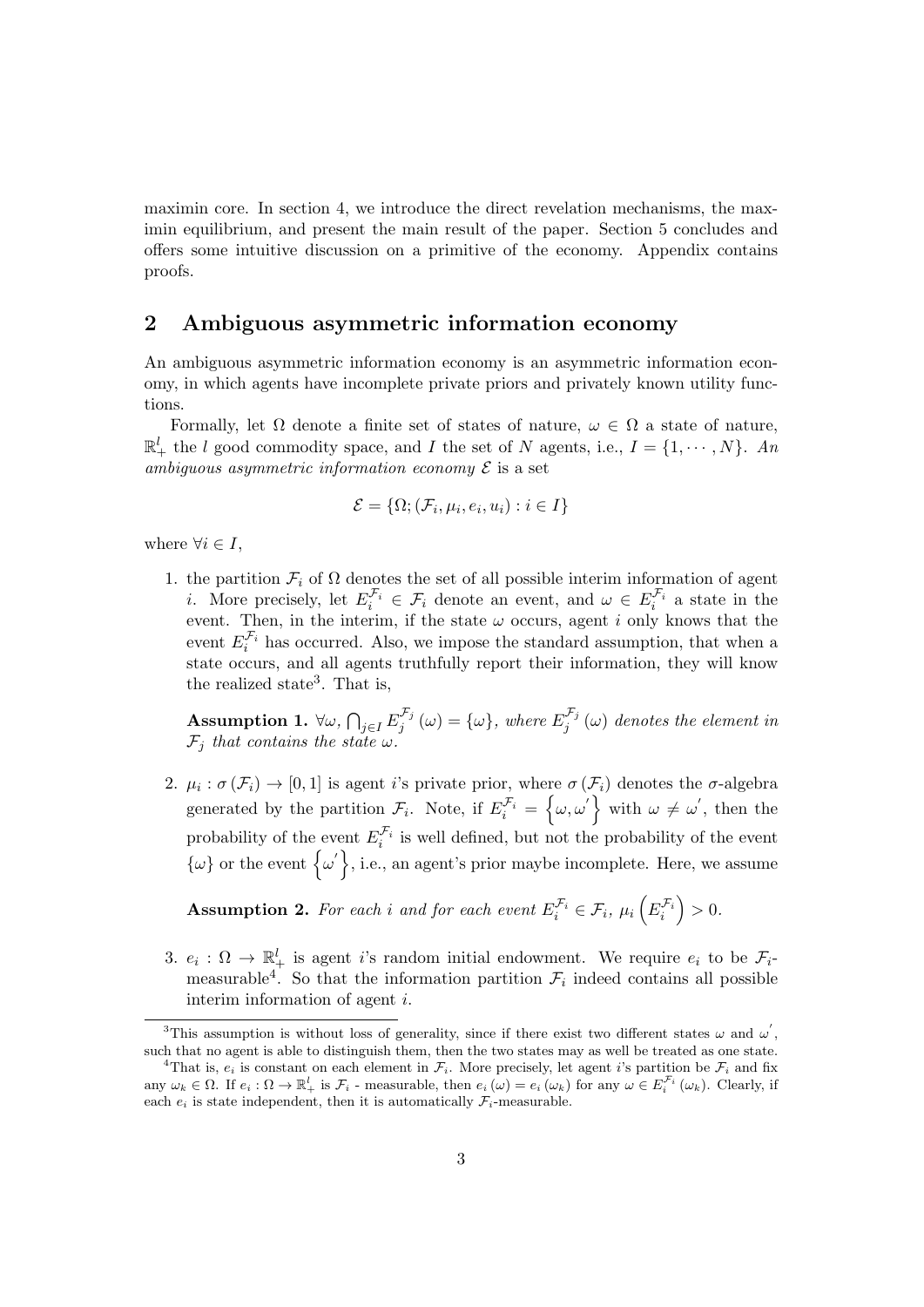4.  $u_i: \mathbb{R}_+^l \times \Omega \to \mathbb{R}$  is agent i's expost utility function, taking the form of  $u_i(c_i; \omega)$ , where  $c_i$  denotes agent *i*'s consumption. The expost utility function  $u_i$  is strictly monotone in consumption<sup>5</sup>, and only agent *i* knows the form of  $u_i$ .

Let  $x_i : \Omega \to \mathbb{R}^l_+$  denote agent i's allocation (or in short, *i*-allocation). Denote by  $L_i$  the set of all possible allocations of agent i, and by  $x = (x_1, \dots, x_N)$  an allocation of the above economy  $\mathcal{E}$ . An allocation x is said to be feasible, if for all  $\omega \in \Omega$ ,  $\sum_{i\in I} x_i(\omega) = \sum_{i\in I} e_i(\omega).$ 

To accommodate the agents' information constraints, we postulate that the agents have the maximin preferences axiomatized by Gilboa and Schmeidler [9]. Unlike the standard ex ante expected utility, the maximin ex ante expected utility of each allocation  $x_i \in L_i$  is well defined.

Let  $\Delta_i$  be the set of all probability measures over  $2^{\Omega}$ , that agree with the agent *i*'s prior  $\mu_i$ , formally,

 $\Delta_i = \{$ probability measure  $\pi_i : 2^{\Omega} \to [0,1] | \pi_i(A) = \mu_i(A), \forall A \in \sigma(\mathcal{F}_i) \}$ .

Take any two allocations of agent i,  $f_i$  and  $h_i$ , from the set  $L_i$ . Agent i prefers  $f_i$ to  $h_i$ ,  $f_i \succeq_i^{MP} h_i$ , if

$$
\min_{\pi_i \in \Delta_i} \sum_{\omega \in \Omega} u_i(f_i(\omega); \omega) \pi_i(\omega) \ge \min_{\pi_i \in \Delta_i} \sum_{\omega \in \Omega} u_i(h_i(\omega); \omega) \pi_i(\omega).
$$
 (1)

de Castro-Yannelis [5] adopt the following equivalent formulation to (1),

$$
\sum_{E_i^{\mathcal{F}_i} \in \mathcal{F}_i} \left( \min_{\omega \in E_i^{\mathcal{F}_i}} u_i(f_i(\omega); \omega) \right) \mu_i\left(E_i^{\mathcal{F}_i}\right) \ge \sum_{E_i^{\mathcal{F}_i} \in \mathcal{F}_i} \left( \min_{\omega \in E_i^{\mathcal{F}_i}} u_i(h_i(\omega); \omega) \right) \mu_i\left(E_i^{\mathcal{F}_i}\right).
$$
\n(2)

We employ the utility formulation by de Castro-Yannelis.

Furthermore, we say agent *i* strictly prefers  $f_i$  to  $h_i$ ,  $f_i \succ_i^{MP} h_i$ , if he prefers  $f_i$  to  $h_i$  but not the reverse, i.e.  $f_i \succeq_i^{MP} h_i$  but  $h_i \not\subset_i^{MP} f_i$ .

The last assumption we impose is that

**Assumption 3.** For each i and for each fixed  $c_i \in \mathbb{R}^l_+$ ,  $u_i(c_i; \cdot)$  is  $\mathcal{F}_i$ -measurable. That is, given any  $c_i \in \mathbb{R}^l_+$ , and any two states  $\omega, \hat{\omega} \in \Omega$ , with  $\omega \neq \hat{\omega}$ , we have  $u_i(c_i; \omega) = u_i(c_i; \hat{\omega}),$  whenever  $\omega \in E_i^{\mathcal{F}_i}(\hat{\omega}).$ 

The  $\mathcal{F}_i$ -measurability of the ex post utility functions is, in fact, often assumed in games with incomplete information. Indeed, one may regard,  $\mathcal{F}_i$  as agent *i*'s type space, and  $E_i^{\mathcal{F}_i} \in \mathcal{F}_i$  as a possible type of agent *i*. Then clearly, assuming the function  $u_i(c_i; \cdot)$  to be  $\mathcal{F}_i$ -measurable, is the same as assuming  $u_i$  to depend on agent *i*'s type.

<sup>&</sup>lt;sup>5</sup>For each fixed  $\omega$ , we have  $u_i(c_i; \omega) > u_i(c_i + \epsilon; \omega)$ , whenever  $\epsilon$  is a none zero vector in  $\mathbb{R}^l_+$ .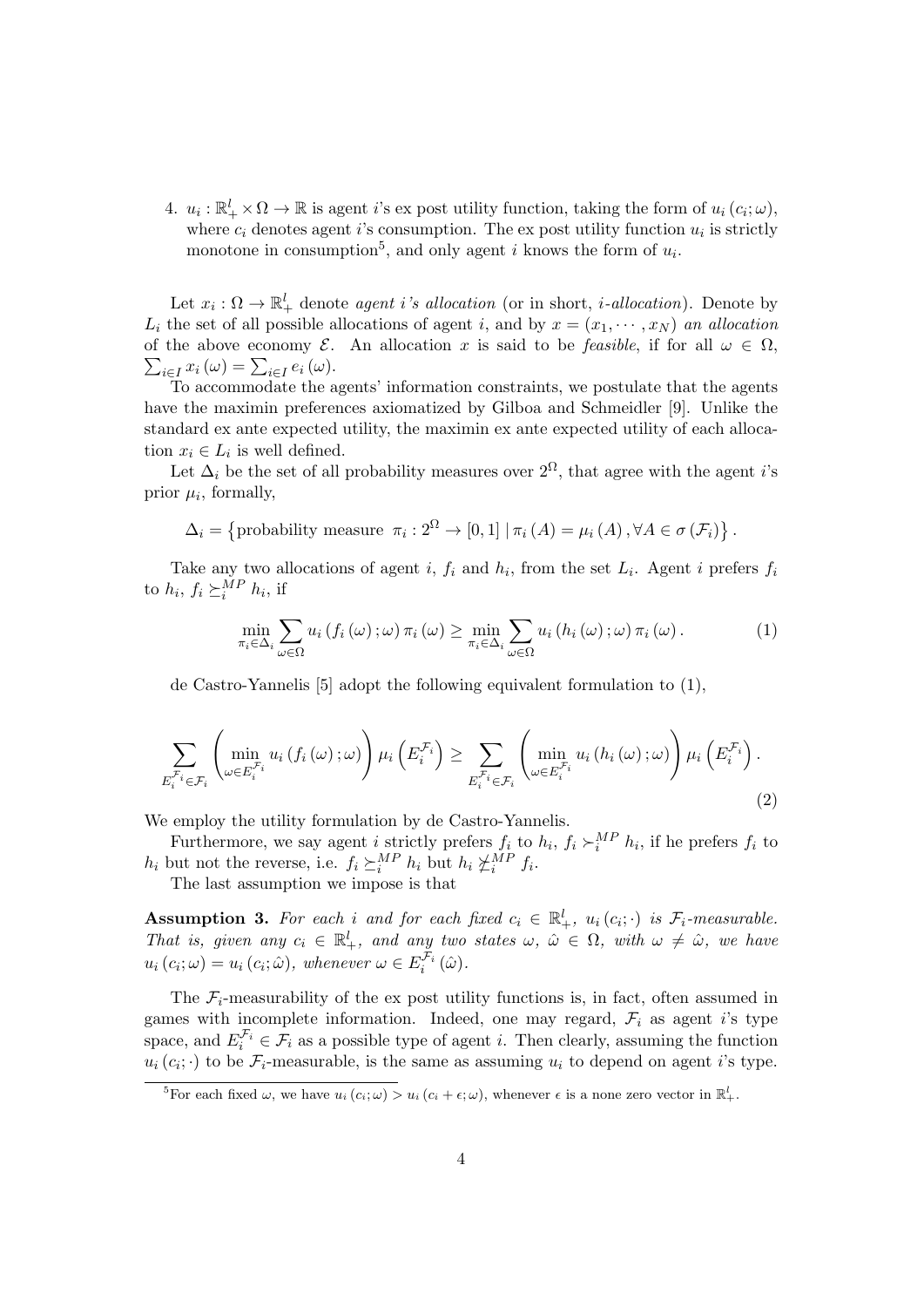### 3 Maximin core – a cooperative solution concept

Loosely speaking, an ex ante core of an economy is a collection of desirable allocations, in the sense that, each allocation provides the best possible insurance for the agents.

The maximin core (an ex ante core concept), first defined in de Castro-Yannelis [4], is the set of feasible allocations, that cannot be "improved upon" by any coalition of agents. The "improved upon" idea is now based on the ex ante maximin expected utility. Formally,

**Definition 1.** A maximin core allocation is a feasible allocation  $x = (x_i)_{i \in I}$  for which there is no coalition  $C \subseteq I$ ,  $C \neq \emptyset$ , and an allocation of the coalition  $(y_i)_{i \in C}$ <br>  $\sum_{i \in C} y_i(\omega) = \sum_{i \in C} e_i(\omega)$ ,  $\forall \omega \in \Omega$ ,  $y_i \succeq_i^{MP} x_i$  for all  $i \in C$ , and  $y_i \succeq_i^{MP} x_i$ satisfying  $\psi_{i\in C}\, y_i\,(\omega) \,=\, \sum_{i\in C}\,e_i\,(\omega), \ \forall \omega \,\in\, \Omega, \ y_i \, \succeq^{{\cal M}P}_i\, x_i \,\, for\,\, all \,\, i\, \in\, C, \,\, and \,\, y_i \succ^{{\cal M}P}_i\, x_i \,\, for\,\, and \,\,$ least one  $i \in C$ .

de Castro-Yannelis [4] point out that the existence of maximin core allocations follows from the standard balancedness condition (e.g. Scarf  $[19]$ ), provided that the expost utility functions are concave and continuous in consumption. Furthermore, they [4] show that each maximin core allocation is incentive compatible in a cooperative framework.

We show by means of an example that the maximin core notion is different than the rational expectations equilibrium (Allen [1], Radner [16]), or the Walrasian expectations equilibrium (Radner [15]) or the private core notion (Yannelis [20]). We show that the maximin core not only exists in a situation that the Walrasian expectations equilibrium fails to exist, but also achieves higher efficiency than all the above concepts.

The rational expectations equilibrium, Walrasian expectations equilibrium and the private core were first defined in a Bayesian asymmetric information economy<sup>6</sup>.

In a Bayesian (standard) asymmetric information economy, for each  $i$ -allocation  $x_i$ , the standard ex ante expected utility of player i is given by

$$
\nu_i(x_i) = \sum_{\omega \in \Omega} u_i(x_i(\omega); \omega) \pi_i(\omega),
$$

where  $\pi_i(\omega)$  denotes the likelihood that agent *i* assigns to the state  $\omega$ .

Denote by  $\succeq_i$ , the preference relation of agent *i*. Agent *i* weakly prefers the *i*allocation,  $f_i$  to  $h_i$  (written as  $f_i \succeq_i h_i$ ), if the standard ex ante expected utility of  $f_i$ is greater than or equal to the standard ex ante expected utility of  $h_i$ , i.e.,

$$
\sum_{\omega \in \Omega} u_i(f_i(\omega); \omega) \pi_i(\omega) \geq \sum_{\omega \in \Omega} u_i(h_i(\omega); \omega) \pi_i(\omega).
$$

We write  $f_i \succ_i h_i$ , whenever we have  $f_i \succeq_i h_i$  but  $h_i \not\succeq_i f_i$ .

<sup>6</sup>A Bayesian asymmetric information economy is similar to an ambiguous asymmetric information economy, except that there is no ambiguity – agents' priors are defined on every element of the state space; furthermore, the partitions, the priors, the random initial endowments, and the ex ante utility functions are all common knowledge.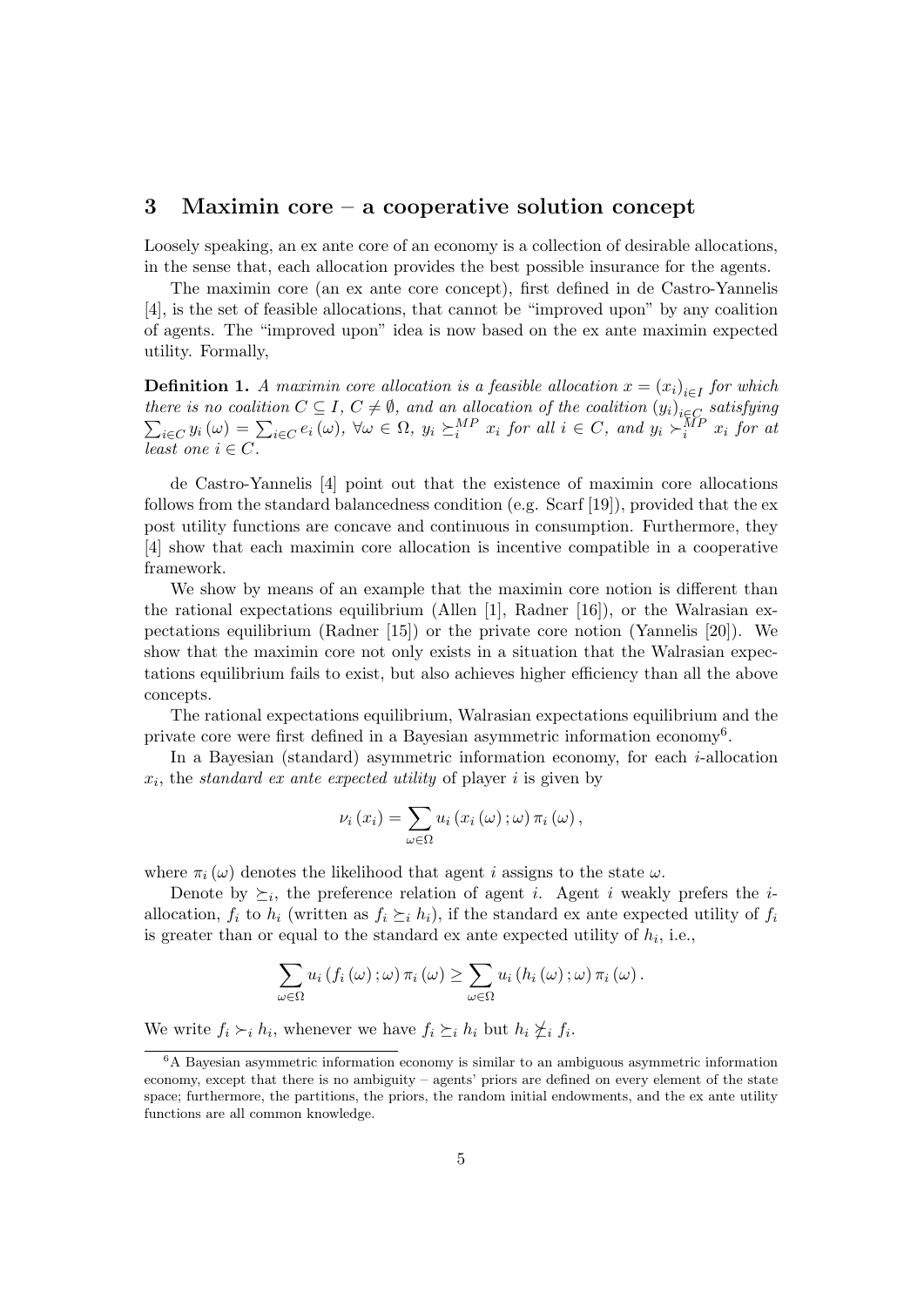Furthermore, for each agent i, let  $\mathcal{G}_i$  be a partition of  $\Omega$ . For  $\omega \in \Omega$ , denote by  $E_i^{\mathcal{G}_i}(\omega)$  the element of  $\mathcal{G}_i$  containing  $\omega$ . Agent i's *Bayesian conditional probability* is defined as

$$
\pi_i\left(\omega'\mid E_i^{\mathcal{G}_i}\left(\omega\right)\right) = \begin{cases} 0 & \text{if } \omega' \notin E_i^{\mathcal{G}_i}\left(\omega\right) \\ \frac{\pi_i\left(\omega'\right)}{\pi_i\left(E_i^{\mathcal{G}_i}\left(\omega\right)\right)} & \text{if } \omega' \in E_i^{\mathcal{G}_i}\left(\omega\right), \end{cases}
$$

where  $\pi_i\left(E_i^{\mathcal{G}_i}(\omega)\right) := \sum_{\omega' \in E_i^{\mathcal{G}_i}(\omega)} \pi_i\left(\omega'\right)$ .

The Bayesian interim expected utility function of agent i,  $\nu_i\left(x_i \mid E_i^{\mathcal{G}_i}(\omega)\right)$ , is given by

$$
\nu_{i}\left(x_{i} \mid E_{i}^{\mathcal{G}_{i}}\left(\omega\right)\right)=\sum_{\omega^{'}\in\Omega}u_{i}\left(x_{i}\left(\omega^{'}\right);\omega^{'}\right)\pi_{i}\left(\omega^{'} \mid E_{i}^{\mathcal{G}_{i}}\left(\omega\right)\right).
$$

**Definition 2.** Let  $C \subset I$  denote a coalition. An allocation  $x = (x_1, \dots, x_N)$  is said to be  $(\mathcal{F}_i)_{i \in C}$  -measurable, if for each  $i \in C$ ,  $x_i$  is  $\mathcal{F}_i$ -measurable<sup>7</sup>.

Note, if an *i*-allocation  $x_i$  is not  $\mathcal{F}_i$ -measurable, then the standard ex ante expected utility of  $x_i$  is not well defined. Take a very simple example. Suppose the state space  $\Omega = \{a, b\}$  and agent i's partition is  $\mathcal{F}_i = \{\{a, b\}\}\$ , that is, he cannot distinguish the states  $a$  and  $b$  even in the interim. By definition, his private prior is given by  $\mu_i$   $({a, b}) = 1, \mu_i$   $(\emptyset) = 0$ . Now, it is clear that he cannot evaluate the allocation

$$
x_i = (x_i(a), x_i(b)) = (1,0),
$$

which fails to be  $\mathcal{F}_i$ -measurable, based on the standard ex ante expected utility. Indeed, the standard ex ante expected utility of agent i is  $u_i(x_i(a); a) \mu_i(a) + u_i(x_i(b); b) \mu_i(b)$ . and it is not well defined, since he does not know  $\mu_i(a)$  or  $\mu_i(b)$ .

Now, let the non-zero function  $p: \Omega \to \mathbb{R}^l_+$  denote a price system. Let  $\sigma(p)$ be the smallest<sup>8</sup>  $\sigma$ -algebra of  $\Omega$  for which the price system p is measurable, and let  $\sigma(\mathcal{G}_i) = \sigma(p) \vee \sigma(\mathcal{F}_i)$  denote the smallest  $\sigma$ -algebra of  $\Omega$  containing both  $\sigma(p)$  and  $\sigma(\mathcal{F}_i)$ <sup>9</sup>. Then,  $\mathcal{G}_i$  is the partition of  $\Omega$  that generates the  $\sigma$ -algebra  $\sigma(\mathcal{G}_i)$ .

The two definitions below are taken from Allen [1], Radner [16] and Radner [15] respectively.

**Definition 3.** A rational expectations equilibrium (REE),  $(p^*, x^*)$ , consists of a price system  $p^*$  and a  $(G_i)_{i \in I}$  -measurable<sup>10</sup> allocation  $x^* = (x_1^*, \dots, x_N^*)$ , such that

- 1. for each i and for each  $\omega$ ,  $x_i^*(\omega)$  maximizes  $\nu_i\left(x_i\,|\,E_i^{\mathcal{G}_i}(\omega)\right)$  subject to the budget constraint  $p^*(\omega) x_i(\omega) \leq p^*(\omega) e_i(\omega)$ ;
- 2.  $\sum_{i=1}^{N} x_i^* (\omega) = \sum_{i=1}^{N} e_i (\omega)$ , for each  $\omega \in \Omega$ .

<sup>&</sup>lt;sup>7</sup>That is,  $x_i$  is constant on each element in  $\mathcal{F}_i$ .

<sup>&</sup>lt;sup>8</sup>Let  $\sigma_1$ ,  $\sigma_2$  be two  $\sigma$ -algebras of  $\Omega$ .  $\sigma_1$  is smaller than  $\sigma_2$ , if  $\sigma_1 \subset \sigma_2$ .

<sup>&</sup>lt;sup>9</sup>Recall,  $\sigma(\mathcal{F}_i)$  denotes the  $\sigma$ -algebra generated by the partition  $\mathcal{F}_i$ .

<sup>&</sup>lt;sup>10</sup>For each *i*, the *i*-allocation  $x_i^*$  is  $\mathcal{G}_i$ -measurable.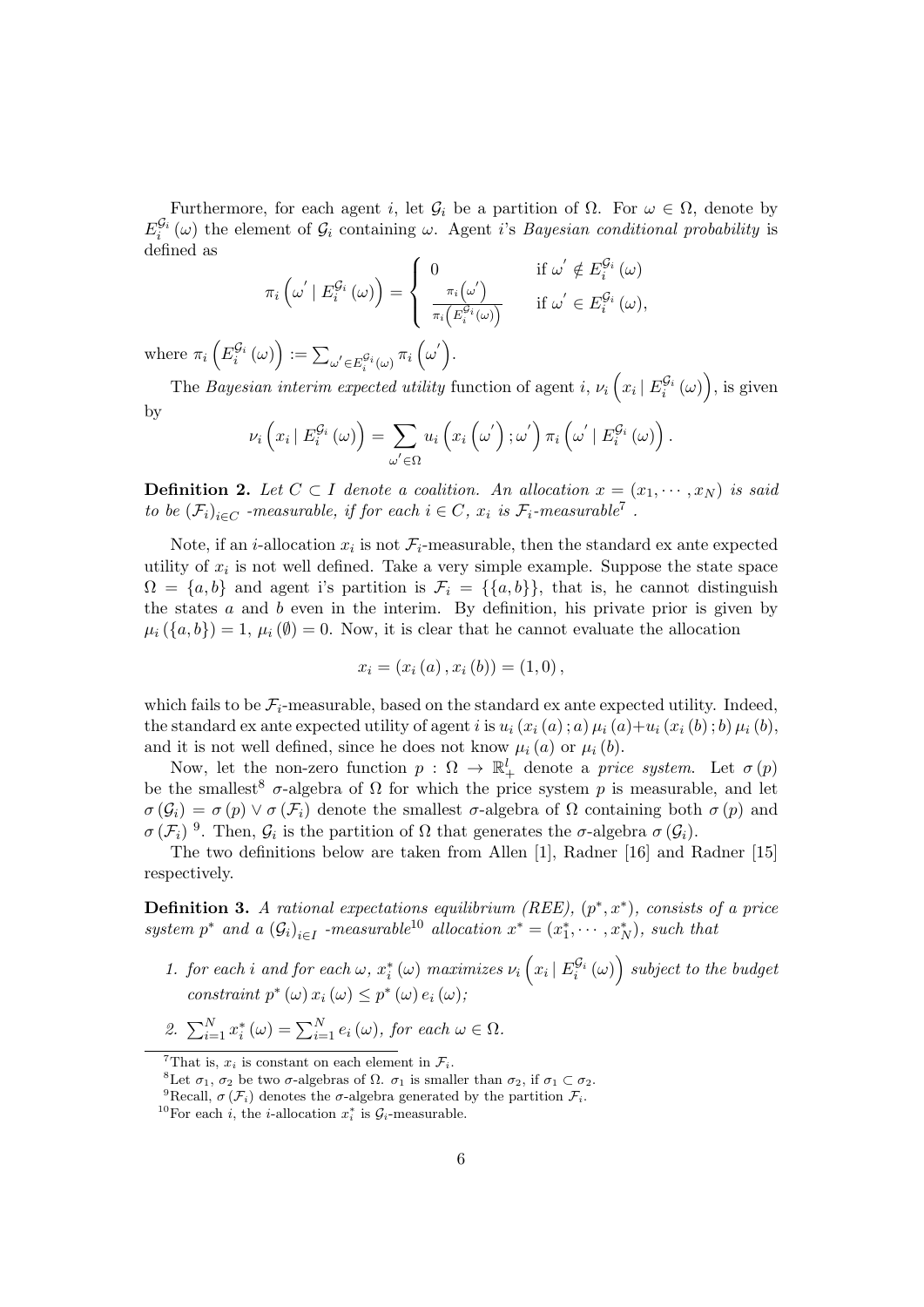**Definition 4.** A Walrasian expectations equilibrium (WEE),  $(p^*, x^*)$ , consists of a price system  $p^*$  and an  $(\mathcal{F}_i)_{i \in I}$  -measurable allocation  $x^* = (x_1^*, \dots, x_N^*)$ , such that

1. for each i, the i-allocation  $x_i^*$  maximizes  $\nu_i(x_i)$ , subject to the budget set

$$
B_{i}(p^{*}) := \left\{ x_{i} : \Omega \to \mathbb{R}_{+}^{l} \mid x_{i} \text{ is } \mathcal{F}_{i}\text{-measurable, and } \sum_{\omega \in \Omega} p^{*}(\omega) \cdot x_{i}(\omega) \leq \sum_{\omega \in \Omega} p^{*}(\omega) \cdot e_{i}(\omega) \right\}.
$$

2. 
$$
\sum_{i=1}^{N} x_i^* (\omega) = \sum_{i=1}^{N} e_i (\omega), \text{ for each } \omega \in \Omega.
$$

The definition below is taken from Yannelis [20].

**Definition 5.** A private core allocation is a feasible and  $(\mathcal{F}_i)_{i \in I}$  -measurable allocation  $x = (x_i)_{i \in I}$  for which there is no coalition  $C \subseteq I$ ,  $C \neq \emptyset$ , and an  $(\mathcal{F}_i)_{i \in C}$  -measurable allocation for the coalition  $(y_i)_{i \in C}$  satisfying  $\sum_{i \in C} y_i(\omega) = \sum_{i \in C} e_i(\omega)$ ,  $\forall \omega \in \Omega$ ,  $y_i \succeq i$  $x_i$  for all  $i \in C$ , and  $y_i \succ_i x_i$  for at least one  $i \in C$ .

But these three notions, rational expectations equilibrium, Walrasian expectations equilibrium and the private core, can be readily applied to our ambiguous asymmetric information economy<sup>11</sup>.

The difference of these three notions and the maximin core can be seen most clearly by means of the following example.

Example 1. There are two agents, one commodity, and three possible states of nature **Example 1:** There are two agents, one commodity, and time possible states of nature  $\Omega = \{a, b, c\}$ . The ex post utility function of each agent i is  $u_i(c_i; \omega) = \sqrt{c_i}$ . The agents' random initial endowments, information partitions and private priors are:

$$
(e_1(a), e_1(b), e_1(c)) = (5,5,0); \quad \mathcal{F}_1 = \{\{a,b\}, \{c\}\}\
$$

$$
(e_2(a), e_2(b), e_2(c)) = (5,0,5); \quad \mathcal{F}_2 = \{\{a,c\}, \{b\}\}\
$$

$$
\mu_1(\{a,b\}) = \frac{2}{3}; \quad \mu_1(\{c\}) = \frac{1}{3}
$$

$$
\mu_2(\{a,c\}) = \frac{2}{3}; \quad \mu_2(\{b\}) = \frac{1}{3}
$$

$$
\nu_i(x_i) = \sum_{E_i^{\mathcal{F}_i} \in \mathcal{F}_i} u_i\left(x_i\left(E_i^{\mathcal{F}_i}\right); E_i^{\mathcal{F}_i}\right) \mu_i\left(E_i^{\mathcal{F}_i}\right),
$$

where  $u_i\left(x_i\left(E_i^{\mathcal{F}_i}\right);E_i^{\mathcal{F}_i}\right):=u_i\left(x_i\left(\omega\right);\omega\right)$  for some  $\omega\in E_i^{\mathcal{F}_i}$ . Similarly, the Bayesian interim expected utility of a  $\mathcal{G}_i$ -measurable allocation,  $\nu_i\left(x_i \mid E_i^{\mathcal{G}_i}(\omega)\right)$ , is also well defined.

<sup>&</sup>lt;sup>11</sup>In an ambiguous asymmetric information economy with  $\mathcal{F}_i$ -measurable utility functions, the standard ex ante expected utility of any  $\mathcal{F}_i$ -measurable *i*-allocation is well defined. Indeed, let  $x_i$  be an  $\mathcal{F}_i$ -measurable *i*-allocation, then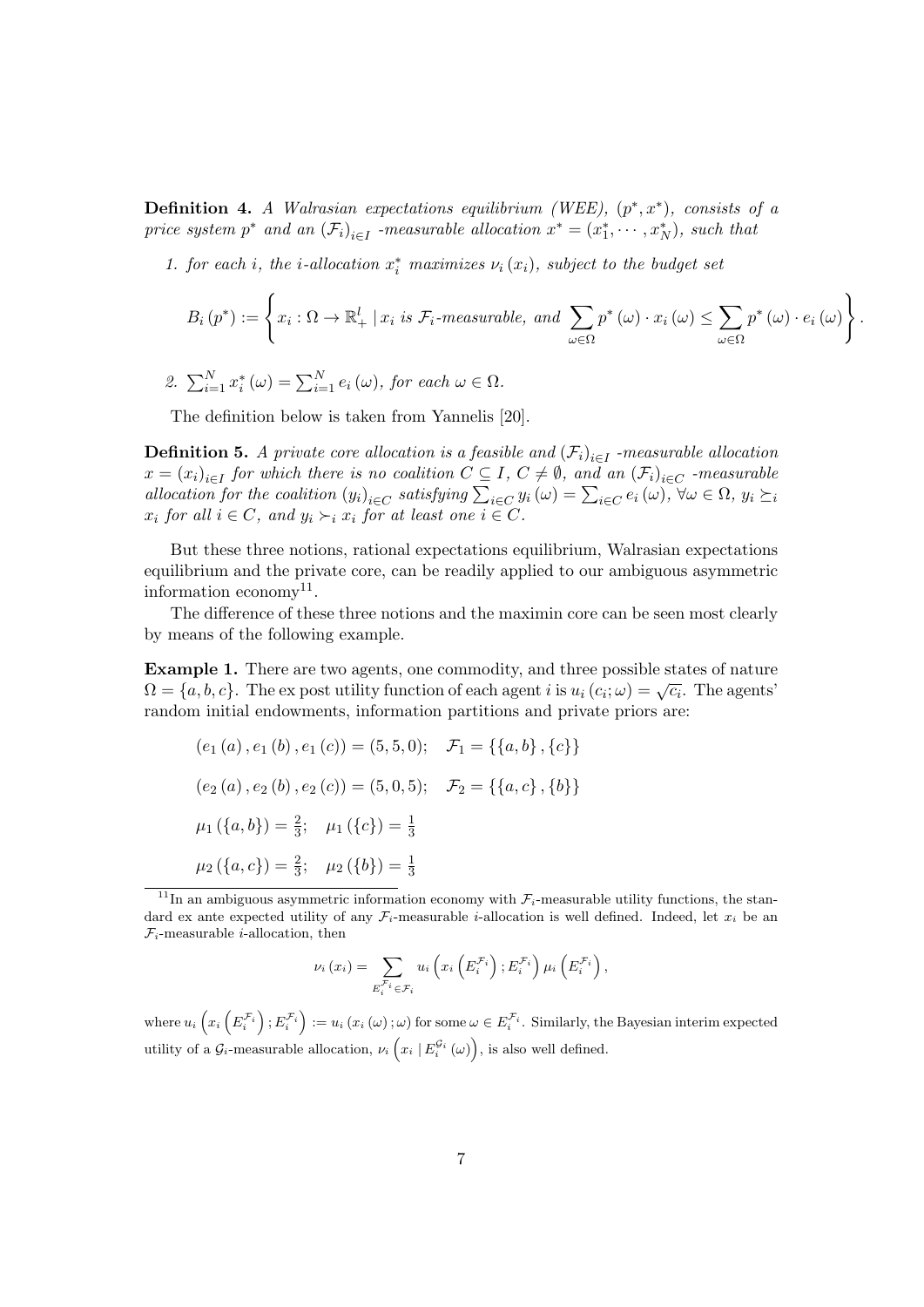For the above example, no trade is the unique REE allocation and the unique private core allocation. Furthermore, it can be easily checked that a WEE with positive prices<sup>12</sup> does not exist.

A maximin core allocation of a two agents economy, on the other hand, is a feasible allocation that is both individually rational and Pareto optimal. Clearly, the initial endowment e fails to be a maximin core allocation, since there exists an alternative feasible allocation  $x$  that Pareto improves  $e$ , where

$$
x = \begin{pmatrix} x_1(a) & x_1(b) & x_1(c) \\ x_2(a) & x_2(b) & x_2(c) \end{pmatrix} = \begin{pmatrix} 5 & 4 & 1 \\ 5 & 1 & 4 \end{pmatrix}.
$$

Indeed, for each agent *i*, we have  $x_i \succ_i^{MP} e_i$ , since

$$
\frac{2}{3}\sqrt{\min\{5,4\}} + \frac{1}{3}\sqrt{1} = 1.67 > \frac{2}{3}\sqrt{\min\{5,5\}} + \frac{1}{3}\sqrt{0} = 1.49. \tag{3}
$$

The feasible and individually rational allocation  $x$  is in fact a maximin core allocation, since it solves

$$
\max_{x} \left( \frac{2}{3} \sqrt{\min \{x_1(a), x_1(b)\}} + \frac{1}{3} \sqrt{x_1(c)} \right) + \left( \frac{2}{3} \sqrt{\min \{x_2(a), x_2(c)\}} + \frac{1}{3} \sqrt{x_2(b)} \right)
$$

subject to  $x_1(a) + x_2(a) = 10$ ,  $x_1(b) + x_2(b) = 5$  and  $x_1(c) + x_2(c) = 5$ . However, since  $x$  fails to be measurable, it fails to be a private core allocation.

Clearly, in this example, the REE, WEE, private core and the maximin core are different. Most importantly, the maximin core allows the agents to trade and reach an ex ante Pareto superior outcome, which is also incentive compatible in a cooperative framework (see de Castro-Yannelis [4]).

The maximin core seems to be a desirable cooperative solution concept in the sense that it exists under the continuity and concavity assumptions, it is incentive compatible, and obviously efficient. But, could one provide a noncooperative foundation for the maximin core? That is, can the maximin core allocations be reached by means of noncooperation? We address this question in the next sections.

# 4 Implementation of a maximin core allocation

#### 4.1 The direct revelation mechanism

A direct revelation mechanism, associated with a maximin core allocation and its underlying ambiguous asymmetric information economy, is a noncooperative game, in which agents (players) need to decide what to report after a state of nature is realized. To ease the understanding, we describe the game first, and then define it formally.

<sup>&</sup>lt;sup>12</sup>That is, a WEE with  $(p(a), p(b), p(c)) \in \mathbb{R}^3_+$ .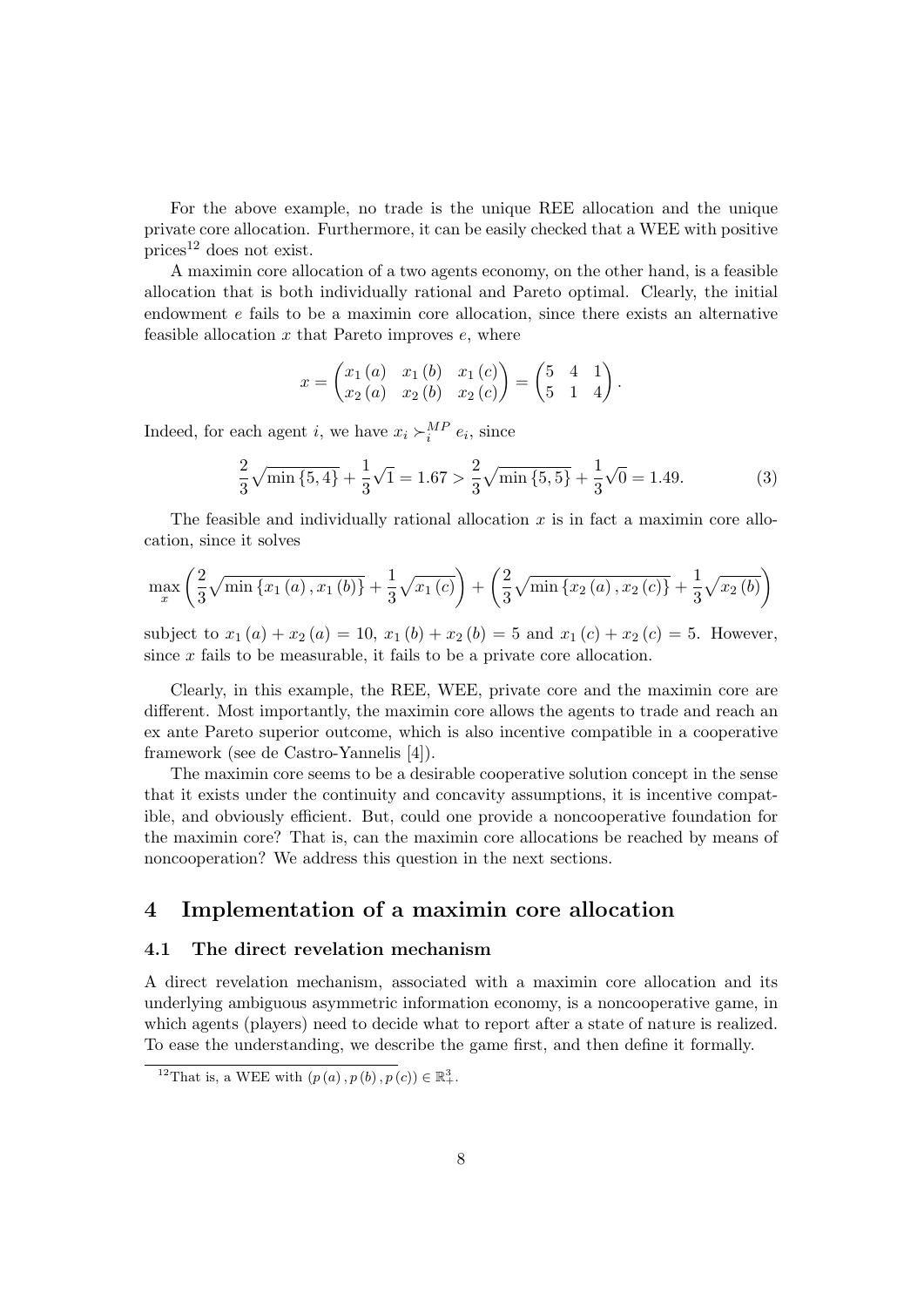In the interim, a state of nature  $\omega$  is realized, each player i privately observes the event  $E_i^{\mathcal{F}_i}(\omega)$  and receives the initial endowment  $e_i(\omega)$ . Then, each player i strategically writes down his report  $E_i^{\mathcal{F}_i} \in \mathcal{F}_i$  on a piece of paper and puts it in a sealed envelope.

The report  $E_i^{\mathcal{F}_i}$ , however, may or may not be truthful. That is, for player i, the reported event  $E_i^{\mathcal{F}_i}$  may be different from the observed true event  $E_i^{\mathcal{F}_i}(\omega)$ .

**Definition 6.** Suppose the realized state (the true state) is  $\omega$ . Then, a report of player  $i, E_i^{\mathcal{F}_i} \in \mathcal{F}_i$ , is a lie, if it differs from the event  $E_i^{\mathcal{F}_i}(\omega)$ .

The players' envelopes are opened at the same time. Based on the players' reports, redistribution takes place. Figure 1 shows the time line.

#### Figure 1: Time line



A planned redistribution is the adjustments needed to go from the initial endowment  $e$  to a planned allocation  $x$ .

**Definition 7.** If x is a maximin core allocation of an economy  $\mathcal{E}$ , then the maximin core redistribution (a planned redistribution) is given by  $x - e$ .

For example, given the maximin core allocation of Example 1, the maximin core redistribution  $x - e$  is:

$$
(x_1(a) - e_1(a), x_1(b) - e_1(b), x_1(c) - e_1(c)) = (0, -1, 1);
$$
  

$$
(x_2(a) - e_2(a), x_2(b) - e_2(b), x_2(c) - e_2(c)) = (0, 1, -1).
$$

It says, if the players agree that state  $a$  has occurred, then everyone keeps what they have; but if the players agree that state  $b$  has occurred, then player 1 is to give one unit of the good to player 2; etc.

The actual redistribution, on the other hand, depends on the planned redistribution, the players' reports  $E_1^{\mathcal{F}_1}, \cdots, E_N^{\mathcal{F}_N}$ , and the realized state of nature  $\omega$ . From assumption 1, we know for any collection of reports  $E_1^{\mathcal{F}_1}, \cdots, E_N^{\mathcal{F}_N}$ , the  $\bigcap_{i \in I} E_i^{\mathcal{F}_i}$  is either singleton or empty. So clearly, for the reports to be compatible, they must not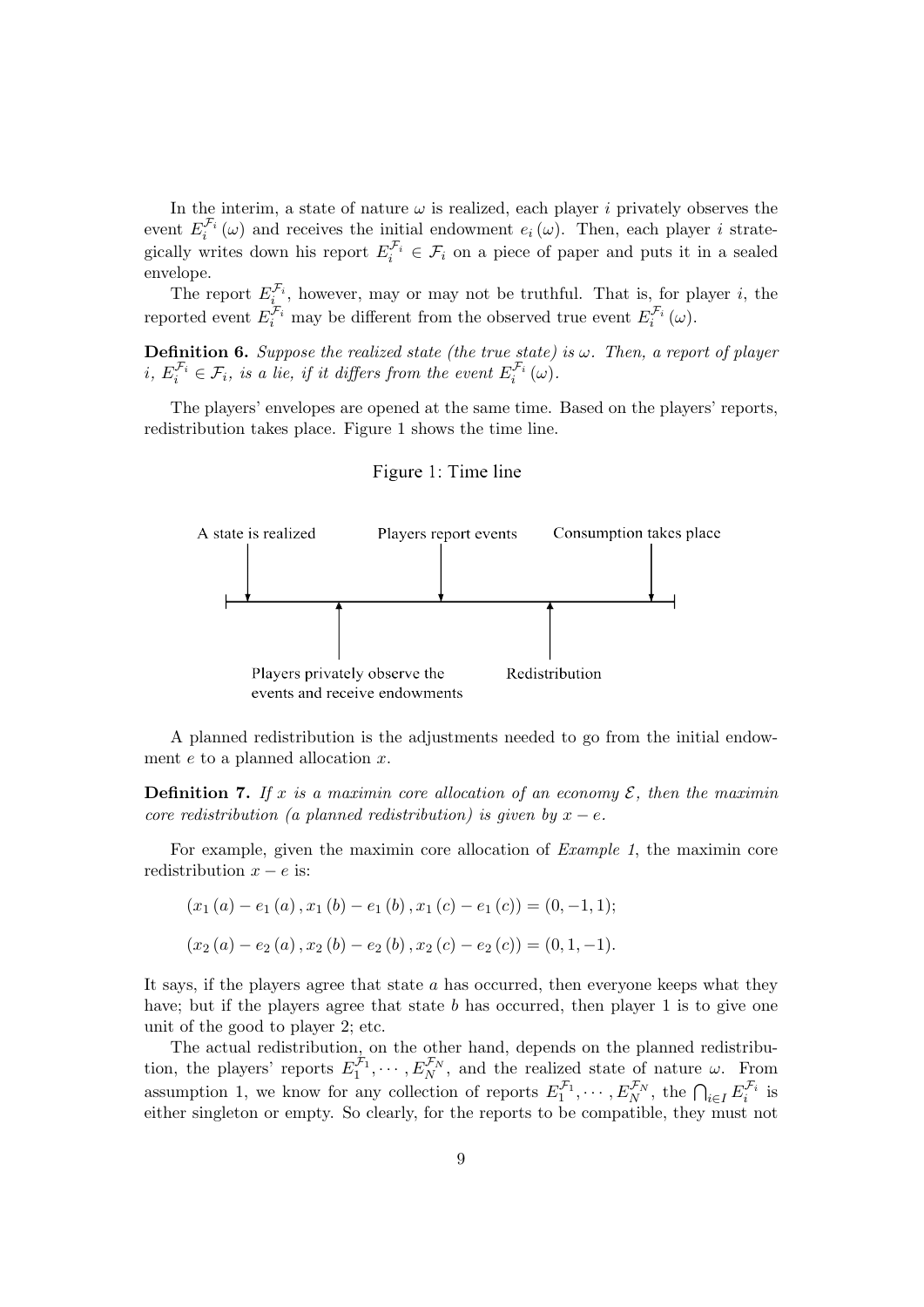contradict with each other. Yet, this requirement is not sufficient. We also need every player to have enough endowment to carry out the planned redistribution. More precisely,

**Definition 8.** We say the reports  $E_1^{\mathcal{F}_1}, \cdots, E_N^{\mathcal{F}_N}$  are compatible at the state  $\omega$ , if

- 1.  $\bigcap_{i\in I} E_i^{\mathcal{F}_i} = \{\tilde{\omega}\},\text{ and}$
- 2.  $e_i(\omega) + (x_i(\tilde{\omega}) e_i(\tilde{\omega})) \in \mathbb{R}^l_+$  for all  $i \in I$ .

Furthermore, we refer the state  $\tilde{\omega}$  as the implied state (the agreed state).

When the reports  $E_1^{\mathcal{F}_1}, \cdots, E_N^{\mathcal{F}_N}$  are compatible at the state  $\omega$ , the players will end up with  $e(\omega)+x(\tilde{\omega})-e(\tilde{\omega})$ , where  $\tilde{\omega}$  is the implied state, and  $x(\tilde{\omega})-e(\tilde{\omega})$  is the planned redistribution specified for the state  $\tilde{\omega}$ . Clearly, if all the players tell the truth, then  $\tilde{\omega} = \omega$  and the players get what they planned to get,  $e(\omega) + x(\omega) - e(\omega) = x(\omega)$ . But, since some player may successfully lie,  $\tilde{\omega}$  may not be the true state. As a consequence,  $e(\omega) + x(\tilde{\omega}) - e(\tilde{\omega})$  may differ from  $x(\omega)$ , i.e., the players may not end up with the planned allocation.

If the reports are not compatible at the realized state, then the players redistribute their initial endowments according to the planned redistribution specified for the realized state. Consequently, the players get,  $e(\omega) + x(\omega) - e(\omega) = x(\omega)$ .

**Definition 9.** Let  $x-e$  denote a planned redistribution,  $\left(E_1^{\mathcal{F}_1},\cdots,E_N^{\mathcal{F}_N}\right)$  a list of reports, and  $\omega$  a realized state of nature. Then the actual redistribution is given by

$$
D\left(x - e, \left(E_1^{\mathcal{F}_1}, \cdots, E_N^{\mathcal{F}_N}\right), \omega\right) = \begin{cases} x(\tilde{\omega}) - e(\tilde{\omega}) & \text{if the reports are compatible at } \omega \\ x(\omega) - e(\omega) & \text{otherwise;} \end{cases}
$$

where  $\tilde{\omega}$  and  $\omega$  denote the implied state and the realized state respectively, and  $D_i\left(x-e,\left(E_1^{\mathcal{F}_1},\cdots,E_N^{\mathcal{F}_N}\right),\omega\right)\;$  denotes the amount player  $i$  gives to or takes from the others.

Now, we gradually define the game. A *decision node* of player i is a circumstance that he might be called upon to act (in Figure 2, it is denoted by a dot.). An *infor*mation set of player i,  $\mathcal{I}_i$ , is the set of all of his decision nodes that look the same to him (the players' information sets are illustrated by the dotted lines in Figure 2). Let  $\mathbb{I}_i$  denote the set of player is information sets. That is,  $\mathbb{I}_i$  contains all of the distinct circumstances that player i might be called upon to act.

A strategy of player i is a function,  $s_i : \mathbb{I}_i \to \mathcal{F}_i$ . In words, player i's strategy is a complete plan of reports, that specifies a report for the player conditional on each distinct circumstance that he might be called upon to act. But each information set corresponds to a unique event. Indeed, if state  $\omega$  is realized and the player i ends up at the information set  $\mathcal{I}_i \mid_{\omega}$ , then he only knows that the event  $E_i^{\mathcal{F}_i}(\omega)$  has occurred. So for simplicity, we slightly abuse the notation, defining player  $i$ 's strategy as a function that goes from the set  $\mathcal{F}_i$  to the set itself.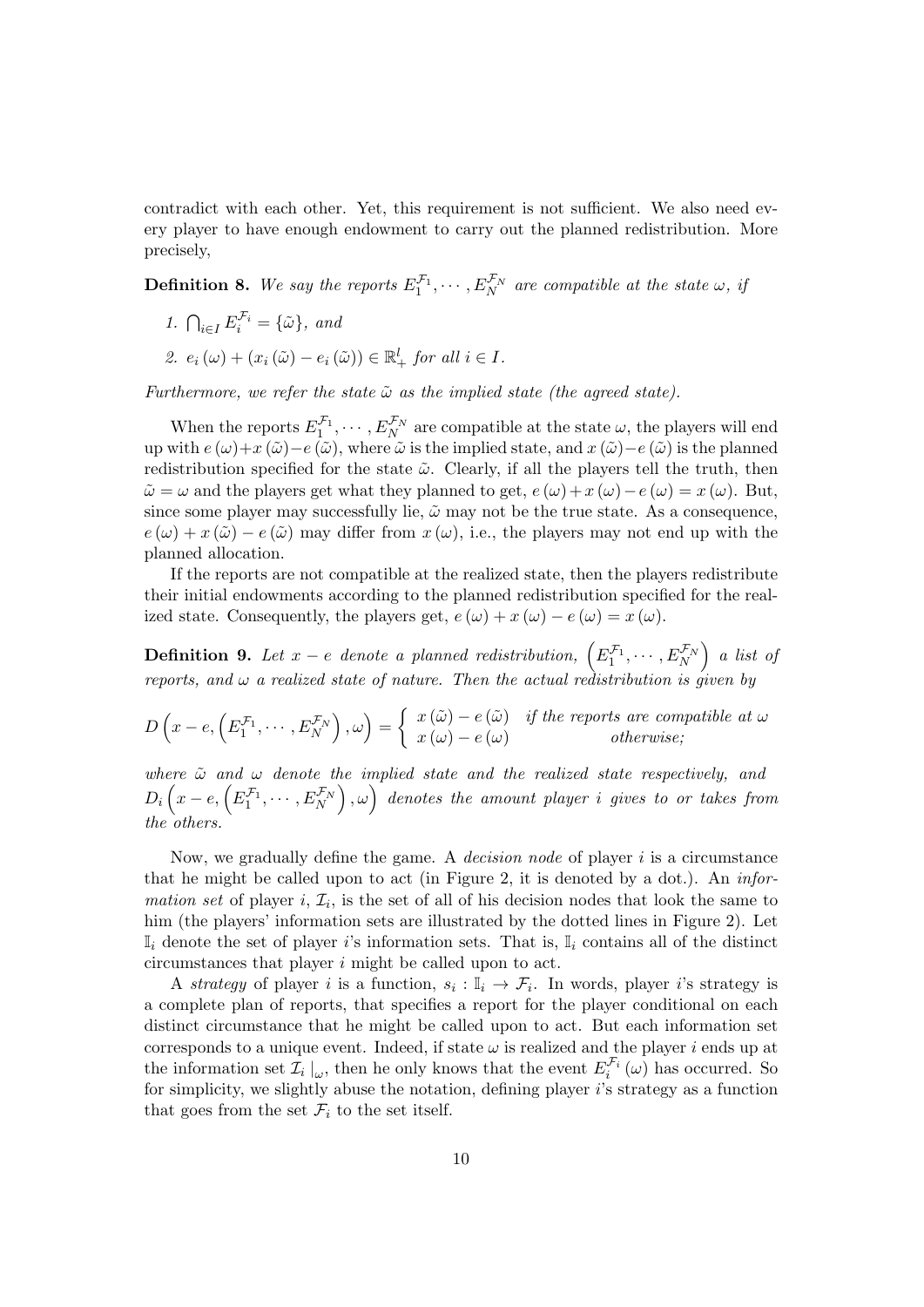**Definition 10.** A strategy of player i is a function  $s_i : \mathcal{F}_i \to \mathcal{F}_i$ .

In words, it says a strategy of player  $i$  is a complete plan of reports, that specifies a report for him conditional on each possible event that he might observe from nature.

Let  $S_i$  denote player is strategy set – the collection of all possible strategies of player i;  $S := \times_{i \in I} S_i$  the strategy set, and  $s \in S$  a strategy profile.

Furthermore, with a slightly abused notation, we use  $s(\omega)$  to denote the players' reports, when they adopt the strategy profile s, and the realized state is  $\omega$ . That is,  $s(\omega) := \left(s_1\left(E_1^{\Pi_1}(\omega)\right), \cdots, s_N\left(E_N^{\Pi_N}(\omega)\right)\right).$  Clearly, for any  $\omega \in \Omega$ ,  $s(\omega) \in \times_{i \in I} \mathcal{F}_i$ .

Definition 11. A direct revelation mechanism, associated with a maximin core allocation x and its underlying ambiguous asymmetric information economy  $\mathcal{E} = \{\Omega; (\mathcal{F}_i, \mu_i, \mathcal{F}_j, \mu_j, \mathcal{F}_k, \mu_i, \mathcal{F}_k, \mu_i, \mathcal{F}_k, \mu_i, \mathcal{F}_k, \mu_i, \mathcal{F}_k, \mu_i, \mathcal{F}_k, \mu_i, \mathcal{F}_k, \mu_i, \mathcal{F}_k, \mu_i, \mathcal{F}_k, \mu_i, \mathcal{F}_k, \mu$  $(e_i, u_i)_{i \in I}$ , denoted by  $\Gamma = \langle I, S, x - e, \{g_i\}_{i \in I}, \{u_i\}_{i \in I} \rangle$ , is a set, where

- 1.  $I = \{1, \dots, N\}$  is the set of N players;
- 2. S is the players' strategies set; for each  $s \in S$ , we have  $s_i : \mathcal{F}_i \to \mathcal{F}_i$  for all i;
- 3.  $x e$  denotes the planned redistribution;
- 4.  $g_i : \mathcal{F}_1 \times \cdots \times \mathcal{F}_N \times \Omega \to \mathbb{R}^l_+$  is the outcome function for player i. It depends on the reports of all the players  $(E_1^{\mathcal{F}_1}, \cdots, E_N^{\mathcal{F}_N}) \in \mathcal{F}_1 \times \cdots \times \mathcal{F}_N$  and the realized state of nature  $\omega \in \Omega$ . It takes the form of

$$
g_i\left(\left(E_1^{\mathcal{F}_1},\cdots,E_N^{\mathcal{F}_N}\right),\omega\right)=e_i\left(\omega\right)+D_i\left(x-e,\left(E_1^{\mathcal{F}_1},\cdots,E_N^{\mathcal{F}_N}\right),\omega\right),\qquad(4)
$$

where  $e_i(\omega) + D_i\left(x - e, \left(E_1^{\mathcal{F}_1}, \cdots, E_N^{\mathcal{F}_N}\right), \omega\right)$  is the quantity of the goods, that player i ends up consuming. In particular, if the players adopt the strategy profile s and the state  $\omega$  is realized, then we have

$$
g_i(s(\omega), \omega) = e_i(\omega) + D_i(x - e, s(\omega), \omega);
$$

5. and finally,  $u_i : \mathbb{R}^l_+ \times \Omega \to \mathbb{R}$  is player i's expost utility function, taking the form of  $u_i(c_i; \omega)$ , where  $c_i$  denotes agent i's consumption (as defined in the economy  $\mathcal{E}$ ).

For convenience, we define, for each player  $i$ , a final payoff function. It tells us the final payoff that the player i ends up, given a list of reports and a realized state of nature. Formally,

**Definition 12.** Denote by  $v_i : \mathcal{F}_1 \times \cdots \times \mathcal{F}_N \times \Omega \to \mathbb{R}$ ,  $v_i := u_i \circ g_i$ , the final payoff function of player i. It depends on the reports of all the players  $\left(E_1^{\mathcal{F}_1},\cdots,E_N^{\mathcal{F}_N}\right)\in$  $\mathcal{F}_1 \times \cdots \times \mathcal{F}_N$  and the realized state of nature  $\omega \in \Omega$ , taking the form of

$$
v_i\left(\left(E_1^{\mathcal{F}_1},\cdots,E_N^{\mathcal{F}_N}\right);\omega\right) = u_i\left(g_i\left(\left(E_1^{\mathcal{F}_1},\cdots,E_N^{\mathcal{F}_N}\right),\omega\right);\omega\right)
$$
  

$$
= u_i\left(e_i\left(\omega\right)+D_i\left(x-e,\left(E_1^{\mathcal{F}_1},\cdots,E_N^{\mathcal{F}_N}\right),\omega\right);\omega\right).
$$

To ease the understanding, we illustrate the mechanism with a simple example.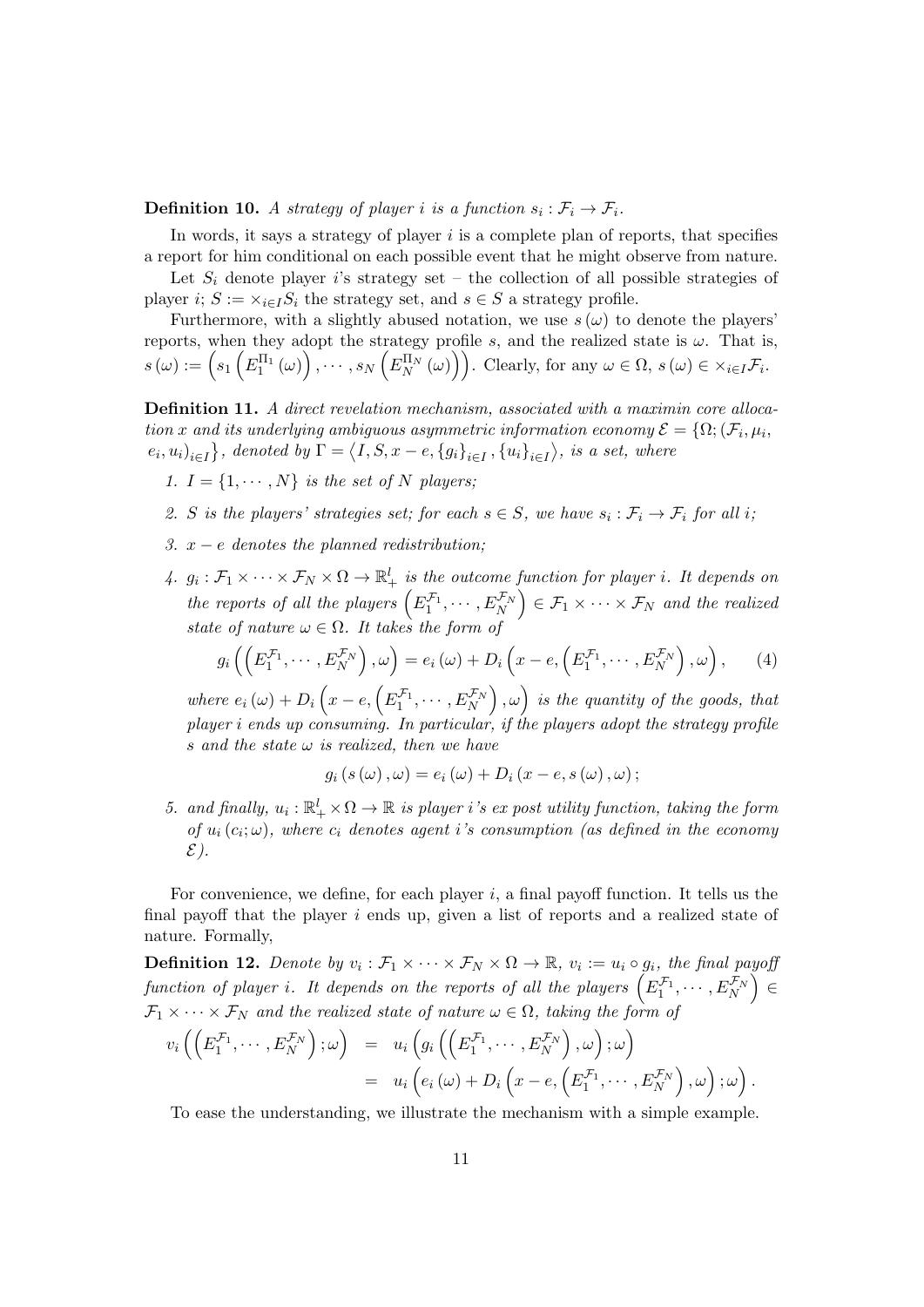#### 4.2 A simple example

Example 2. Consider the ambiguous asymmetric information economy of Example 1. That is, there are two agents, one commodity, and three possible states of nature That is, there are two agents, one commodity, and three possible states of hattice  $\Omega = \{a, b, c\}$ . The ex post utility function of each agent i is  $u_i(c_i; \omega) = \sqrt{c_i}$ . The agents' random initial endowments, information partitions and private priors are:

$$
(e_1(a), e_1(b), e_1(c)) = (5, 5, 0); \quad \mathcal{F}_1 = \{\{a, b\}, \{c\}\}\
$$

$$
(e_2(a), e_2(b), e_2(c)) = (5, 0, 5); \quad \mathcal{F}_2 = \{\{a, c\}, \{b\}\}\
$$

$$
\mu_1(\{a, b\}) = \frac{2}{3}; \quad \mu_1(\{c\}) = \frac{1}{3}
$$

$$
\mu_2(\{a, c\}) = \frac{2}{3}; \quad \mu_2(\{b\}) = \frac{1}{3}
$$

Suppose the planned allocation is the maximin core allocation of Example 1. Then, the planned redistribution  $x - e$  is

$$
(x_1(a) - e_1(a), x_1(b) - e_1(b), x_1(c) - e_1(c)) = (0, -1, 1);
$$
  

$$
(x_2(a) - e_2(a), x_2(b) - e_2(b), x_2(c) - e_2(c)) = (0, 1, -1).
$$

When a state of nature is realized, each player privately observes an event and receives the initial endowment. Then, each player writes down his or her report on a piece of paper and puts it in a sealed envelope. All the envelopes are opened at the same time, and redistribution takes place.

For simplicity, let  $\mathcal{F}_1 = \{A_1, c_1\}$ , where  $A_1 := E_1^{\mathcal{F}_1}(a) = E_1^{\mathcal{F}_1}(b) = \{a, b\}$ ,  $c_1 :=$  $E_1^{\mathcal{F}_1}(c) = \{c\}$ , and similarly let  $\mathcal{F}_2 = \{A_2, b_2\}$ , where  $A_2 = \{a, c\}$ ,  $b_2 = \{b\}$ .

For purposes of clarity, we present the game in an informal game tree<sup>13</sup> (Figure 2). Nature chooses a state, a, b or c. Player 1  $\left[ pl_{1}\right]$  cannot distinguish between a and b, and player  $2 (p l_2)$  between a and c; furthermore, when a player acts, he does not know what the other does. This accounts for the none singleton information sets  $\mathcal{I}_1, \mathcal{I}_2$  and  $\mathcal{I}^{'}_2$  $\frac{1}{2}$  in Figure 2. At such an information set, the player of the move cannot distinguish between the decision nodes within, and therefore his (or her) decisions are common to all of them.

For example, if the state a is realized, then player 1 (she) observes the event  $A_1$ (she finds herself at the information set  $\mathcal{I}_1$ ) and player 2 (he) observes the event  $A_2$ (he finds himself at the information set  $\mathcal{I}_2$ ). Player 1 can report 'I have seen the event  $A_1'$  or 'I have seen the event  $c_1$ '; player 2 can report 'I have seen the event  $A_2'$  or 'I have seen the event  $b_2$ '.

The quantities of the goods that each player ends up consuming, is determined by the realized state and the reports of all the players, according to the outcome function  $(equation (4)).$ 

<sup>&</sup>lt;sup>13</sup>It is an informal game tree, since the pair assigned to each terminal node of the tree does not denote the players' final payoffs, but rather the quantity of the good that player 1 and player 2 end up consuming respectively.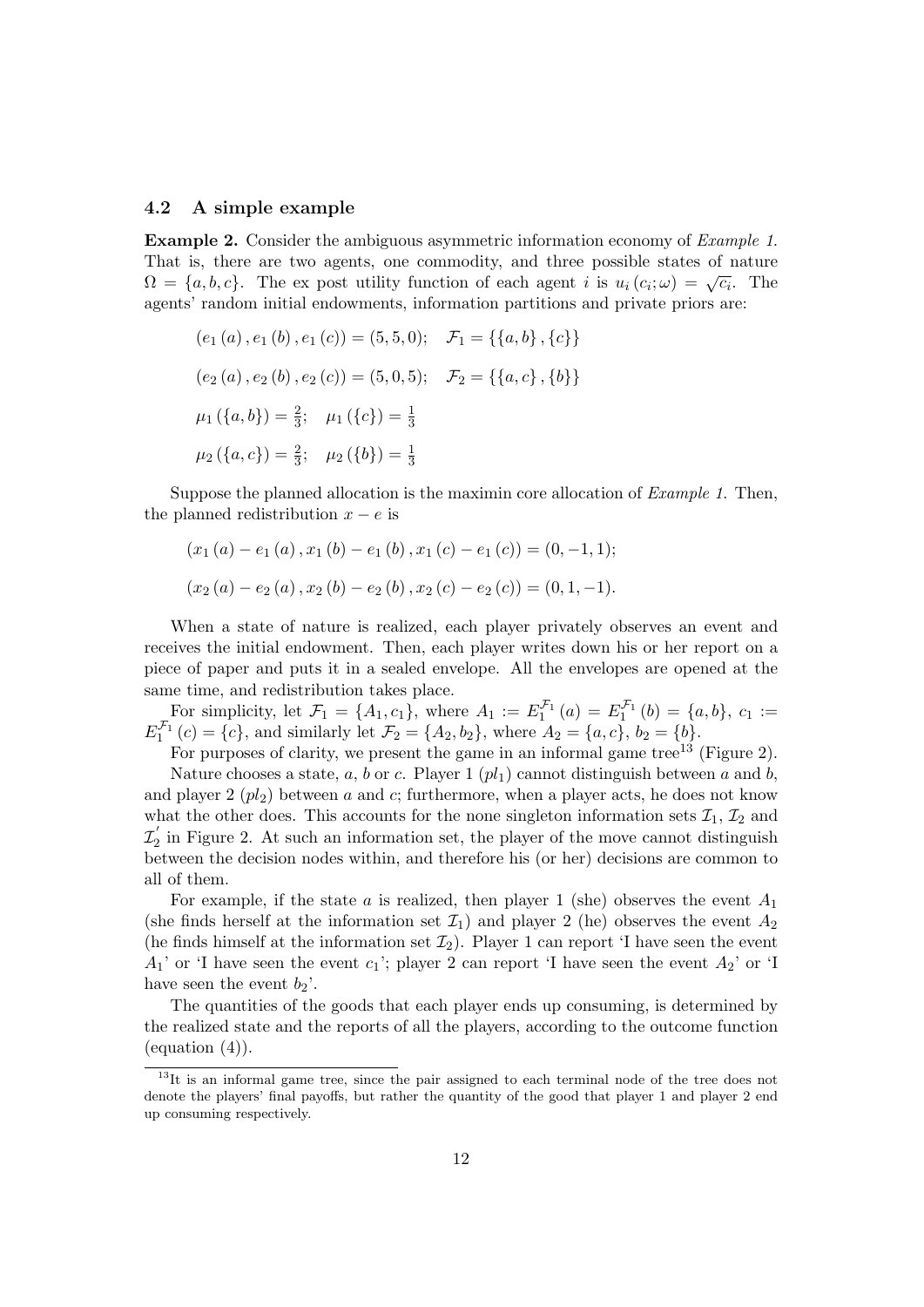

To illustrate, suppose the state  $a$  is realized, player 1 reports the event  $c_1$  (she lies), and player 2 truthfully reports the event  $A_2$  (we are looking at the path  $ac_1A_2$  on the tree). Clearly, the reports are compatible at the state  $a$ , and the implied state is  $c$ . The actual redistribution is then  $D(x - e, (c_1, A_2), a) = x(c) - e(c)$ , and the outcome functions tell us that player 1 ends up with 6 units and player 2 ends up with 4 units, i.e.,

$$
g_1 ((c_1, A_2), a) = e_1 (a) + D_1 (x - e, (c_1, A_2), a)
$$
  
=  $e_1 (a) + x_1 (c) - e_1 (c) = 5 + 1 - 0 = 6;$ 

and

$$
g_2((c_1, A_2), a) = e_2(a) + D_2(x - e, (c_1, A_2), a)
$$
  
=  $e_2(a) + x_2(c) - e_2(c) = 5 + 4 - 5 = 4.$ 

We record this outcome  $(g_1((c_1, A_2), a), g_2((c_1, A_2), a)) = (6, 4)$  at the end of the path  $ac_1A_2$  in Figure 2.

As a consequence, the final payoff each player enjoys is given by

$$
v_1((c_1, A_2); a) = u_1(g_1((c_1, A_2), a); a) = u_1(6; a) = \sqrt{6}
$$

and

$$
v_2((c_1, A_2); a) = u_2(g_2((c_1, A_2), a); a) = u_2(4; a) = \sqrt{4}.
$$

Furthermore, in this game, a strategy profile of the game can be (as indicated by the bold lines on the tree)

$$
s = \left(s_1\left(\mathcal{I}_1\right) = A_1, s_1\left(\mathcal{I}_1'\right) = c_1; s_2\left(\mathcal{I}_2\right) = A_2, s_2\left(\mathcal{I}_2'\right) = b_2\right),
$$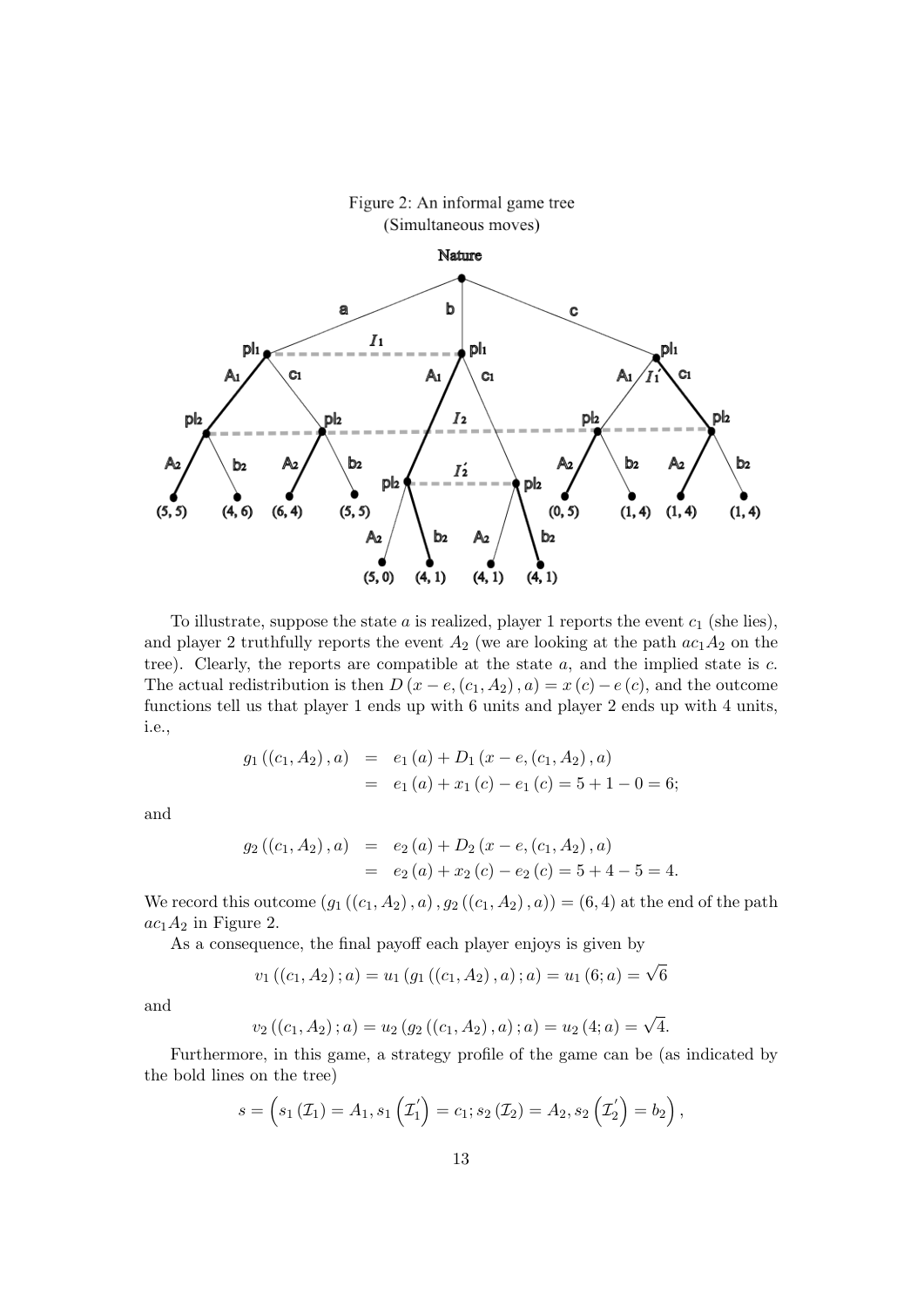or in our simplified notation,

$$
s = (s_1(A_1) = A_1, s_1(c_1) = c_1; s_2(A_2) = A_2, s_2(b_2) = b_2).
$$

In words, this strategy profile says every player reports exactly what he or she sees.

Given this strategy profile s and a state of nature  $\omega$ , the list of reports  $s(\omega)$  is uniquely determined. For example,  $s(a) = (s_1(A_1), s_2(A_2)) = (A_1, A_2)$ .

So if the players act according to the strategy profile  $s$  and state  $a$  is realized (we are looking at the path  $aA_1A_2$  on the tree), then both players will end up with 5 units of the good, i.e.,

$$
g_1(s(a), a) = g_1((A_1, A_2), a) = e_1(a) + x_1(a) - e_1(a) = 5,
$$

and

$$
g_2(s(a), a) = g_2((A_1, A_2), a) = e_2(a) + x_2(a) - e_2(a) = 5.
$$

Hence, the players will end up at the pair  $(g_1((A_1, A_2), a), g_2((A_1, A_2), a)) = (5, 5),$ which is recorded at the end of the path  $aA_1A_2$  in Figure 2.

#### 4.3 The problem of implementation

We study the implementation of each maximin core allocation with the help of its corresponding direct revelation mechanism. In particular, we say a maximin core allocation  $x$  is implementable, if  $x$  can be realized through an equilibrium of the direct revelation mechanism  $\Gamma = \langle I, S, x - e, \{g_i\}_{i \in I}, \{u_i\}_{i \in I} \rangle$ .

Let S denote a game theoretic solution concept, and  $\mathcal{S}(\Gamma)$  the set of S equilibria of the mechanism  $\Gamma = \langle I, S, x - e, \{g_i\}_{i \in I}, \{u_i\}_{i \in I} \rangle$ .

**Definition 13.** Let  $x$  denote a maximin core allocation of an ambiguous asymmetric information economy  $\mathcal{E}$ , and  $\mathcal{S}(\Gamma)$  the set of  $\mathcal{S}$  equilibria of the mechanism  $\Gamma$  =  $\langle I, S, x-e, \{g_i\}_{i\in I}, \{u_i\}_{i\in I}\rangle$ . We say the allocation x is implementable as an S equilibrium of the mechanism  $\Gamma$  if,

$$
\exists s^* \in \mathbb{S}(\Gamma) , \text{ such that } g_i(s^*(\omega), \omega) = x_i(\omega),
$$

for each  $\omega \in \Omega$  and for each  $i \in I$ .

**Definition 14.** We say a strategy profile s is truth telling, if according to it, every player reports the truth whenever it is his turn to report. That is, for each player i and for each state  $\omega$ , if he observes the event  $E_i^{\mathcal{F}_i}(\omega)$  from nature, then his action is to report the true event, i.e.,  $s_i\left(E_i^{\mathcal{F}_i}(\omega)\right) = E_i^{\mathcal{F}_i}(\omega)$ . We denote such a strategy profile by  $s^T$ .

**Remark 1.** Clearly, if the truth telling strategy profile  $s^T$  constitutes an S equilibrium of the mechanism  $\Gamma$ , i.e.,  $s^T \in \mathcal{S}(\Gamma)$ , then the allocation x is implementable as an S equilibrium of the mechanism  $\Gamma = \langle I, S, x - e, \{g_i\}_{i \in I}, \{u_i\}_{i \in I} \rangle$ .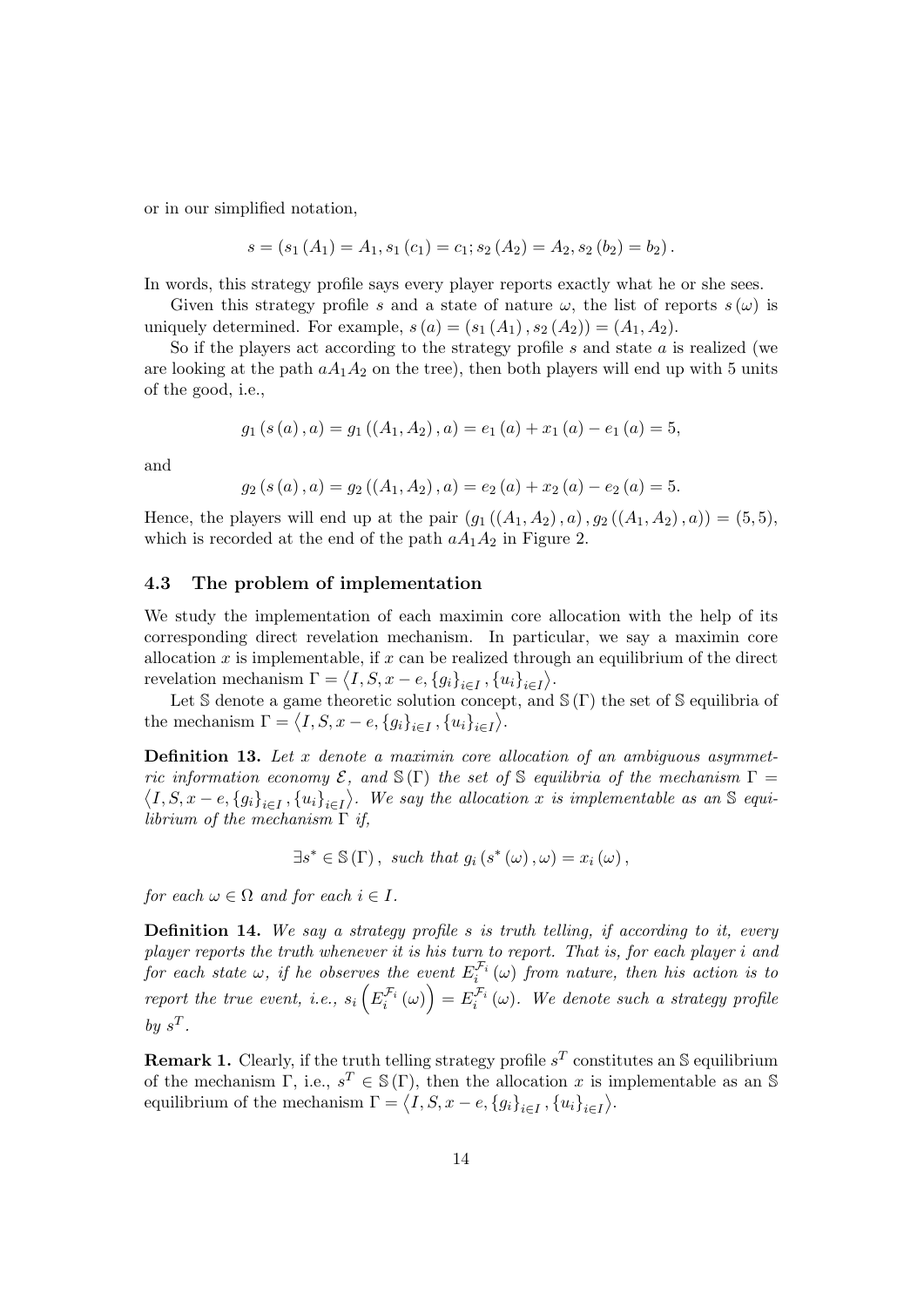Indeed, under the truth telling strategy profile  $s^T$ , the list of reports associated with each state  $\omega$  is

$$
s^T(\omega) = \left( E_1^{\mathcal{F}_1}(\omega), \cdots, E_N^{\mathcal{F}_N}(\omega) \right).
$$

That is, the players always tell the truth. As a consequence, we have

$$
g_i\left(s^T\left(\omega\right), \omega\right) = g_i\left(\left(E_1^{\mathcal{F}_1}\left(\omega\right), \cdots, E_N^{\mathcal{F}_N}\left(\omega\right)\right), \omega\right)
$$
  

$$
= e_i\left(\omega\right) + D_i\left(x - e, \left(E_1^{\mathcal{F}_1}\left(\omega\right), \cdots, E_N^{\mathcal{F}_N}\left(\omega\right)\right), \omega\right)
$$
  

$$
= e_i\left(\omega\right) + x_i\left(\omega\right) - e_i\left(\omega\right) = x_i\left(\omega\right),
$$

for each  $\omega \in \Omega$  and for each  $i \in I$  – the requirement of definition 13.

Furthermore, when  $s^T \in \mathcal{S}(\Gamma)$ , we say  $\Gamma$  has a truth telling  $\mathcal{S}$  equilibrium.

An immediate question is that, what would be a reasonable solution concept for Γ? It is helpful, to clarify first, what does a player know and not know before his turn to act. The players, in an ambiguous asymmetric information economy, have incomplete private priors and privately known utility functions. These information constraints give rise to interesting implications.

If a player has an incomplete prior, then upon observing a non-singleton event, not only he does not know which state in the event is the true state, but also he is unable to form a probabilistic assessment over the states in the event.

The lack of mutual knowledge of utility functions implies that a player cannot form a probabilistic assessment over the possible actions of his opponents.

Clearly, the standard Bayesian Nash solution concept is not suitable here, in the sense that it cannot accommodate the players' information constraints. Nevertheless, we can still use the Bayesian Nash solution concept, if we were to ignore these information constraints, and assume that the players are able to assign a probability to everything they do not know. However, the predicted outcomes may fail to be convincing. Indeed, it is well known by now, from the Ellsberg's paradox (recall the Ellsberg example), that if we assume the players know more than what they actually know, we may fail to explain their actions.

In section 4.4, we introduce the maximin solution concept, which seems to be a suitable equilibrium notion in our framework.

To illustrate the differences between the Bayesian Nash solution concept and the maximin solution concept, we compare their predictions. In the remaining of this section, we show, in Example 3, that the Bayesian Nash solution concept suggests no truth telling.

**Example 3.** Recall, in *Example 2*, the players' information partitions are  $\mathcal{F}_1$  =  ${A_1, c_1}$  and  $\mathcal{F}_2 = {A_2, b_2}$ , where  $A_1 = {a, b}$ ,  $c_1 = {c}$ ,  $A_2 = {a, c}$ , and  $b_2 = {b}$ . Their private priors are

$$
\mu_1(\{a,b\}) = \frac{2}{3}, \quad \mu_1(\{c\}) = \frac{1}{3}; \quad \mu_2(\{a,c\}) = \frac{2}{3}, \quad \mu_2(\{b\}) = \frac{1}{3}.
$$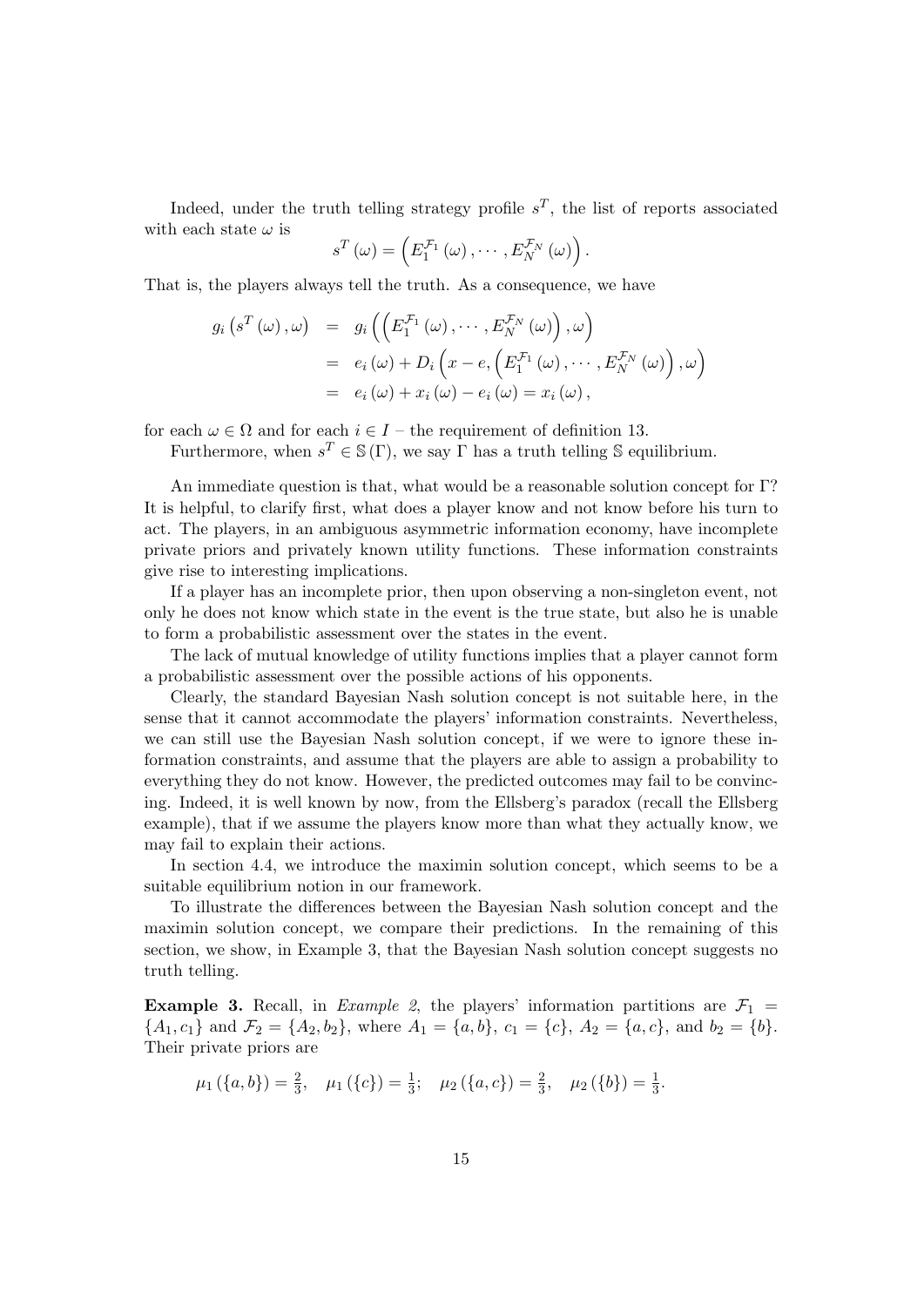In order to apply the Bayesian Nash equilibrium solution concept to *Example 2*, we need to ignore the players' information constraints on the state of nature, and assume player 1's private priors are  $\mu_1(\{a\}) = p$ ,  $\mu_1(\{b\}) = \frac{2}{3} - p$  and  $\mu_1(\{c\}) = \frac{1}{3}$ , where  $0 < p < \frac{2}{3}$ ,<sup>14</sup> player 2's are  $\mu_2(\{a\}) = q$ ,  $\mu_2(\{b\}) = \frac{1}{3}$  and  $\mu_2(\{c\}) = \frac{2}{3} - q$ , where  $0 < q < \frac{2}{3}$ .

The Bayesian Nash solution concept predicts no truth telling equilibrium. To see this, suppose player 1 observes the event  $A_1$ . Then, her updated beliefs are  $\mu_1$  ( $\{a\}$ )  $A_1$ )  $=\mu_1(\{a\})/\mu_1(A_1)=\frac{3p}{2}$  and  $\mu_1(\{b\} | A_1) = \mu_1(\{b\})/\mu_1(A_1) = 1 - \frac{3p}{2}$  $\frac{3p}{2}$ . Also, suppose player 1 perceives player 2 as being truthful. Then, she believes if the realized state is a, then she will neither gain nor lose the good by reporting the truth  $(A_1)$ , but she will gain a unit of the good by reporting a lie  $(c_1)$ ; and if the realized state is b, then she will lose a unit of the good regardless what she reports<sup>15</sup>. Therefore, her interim expected payoffs of telling the truth and telling a lie are  $\sqrt{5} \times \frac{3p}{2}$  + √  $\overline{4} \times \left(1 - \frac{3p}{2}\right)$  $\frac{3p}{2}$  and √  $\overline{6} \times \frac{3p}{2}$  + √  $\overline{4} \times \left(1 - \frac{3p}{2}\right)$  $\left(\frac{3p}{2}\right)$  respectively. It is clear that with  $p > 0$ , player 1 has an incentive to lie.

Here, the Bayesian Nash equilibrium solution concept suggests no truth telling. We will show that the maximin solution concept predicts truth telling.

#### 4.4 Maximin equilibrium

We postulate that the players do not define their objectives based on something that they do not know; and in an equilibrium, every player's action choices are the best with respect to his objective.

Clearly, with a limited ability to form probabilities, maximizing one's standard expected payoff may not be well defined. Here, we postulate that the players maximize their payoff lower bound. This objective is well defined – every player knows the worst possible payoff associated with each of his actions; and every player clearly knows what to do to achieve his objective.

With this objective, an equilibrium becomes a situation in which, no matter what event a player observes from nature, his action insures him the best worst payoff, hence the name, a maximin equilibrium. It is a variant extension of Klibanoff's [14] equilibrium with uncertainty aversion<sup>16</sup>.

**Definition 15.** In a direct revelation mechanism  $\Gamma = \langle I, S, x - e, \{g_i\}_{i \in I}, \{u_i\}_{i \in I} \rangle$ , a strategy profile  $s^* = (s_1^*, \cdots, s_N^*)$  constitutes a maximin equilibrium (ME), if for each  $player i, his strategy s<sub>i</sub><sup>*</sup> maximizes his interim payoff lower bound, that is, the function$ 

 $14\mu_i(\omega) > 0$ , for all  $\omega$  and for all i, is a standard assumption imposed on a Bayesian asymmetric information economy (for example, Yannelis [20]).

<sup>&</sup>lt;sup>15</sup>She believes if she reports the event  $A_1$ , then state b will be implied, and she will lose a unit of the good; and if she reports the event  $c_1$ , then the reports will fail to be compatible at the realized state, and she again loses a unit.

 $16$ Klibanoff's [14] equilibrium with uncertainty aversion is defined in a setting with no asymmetric information.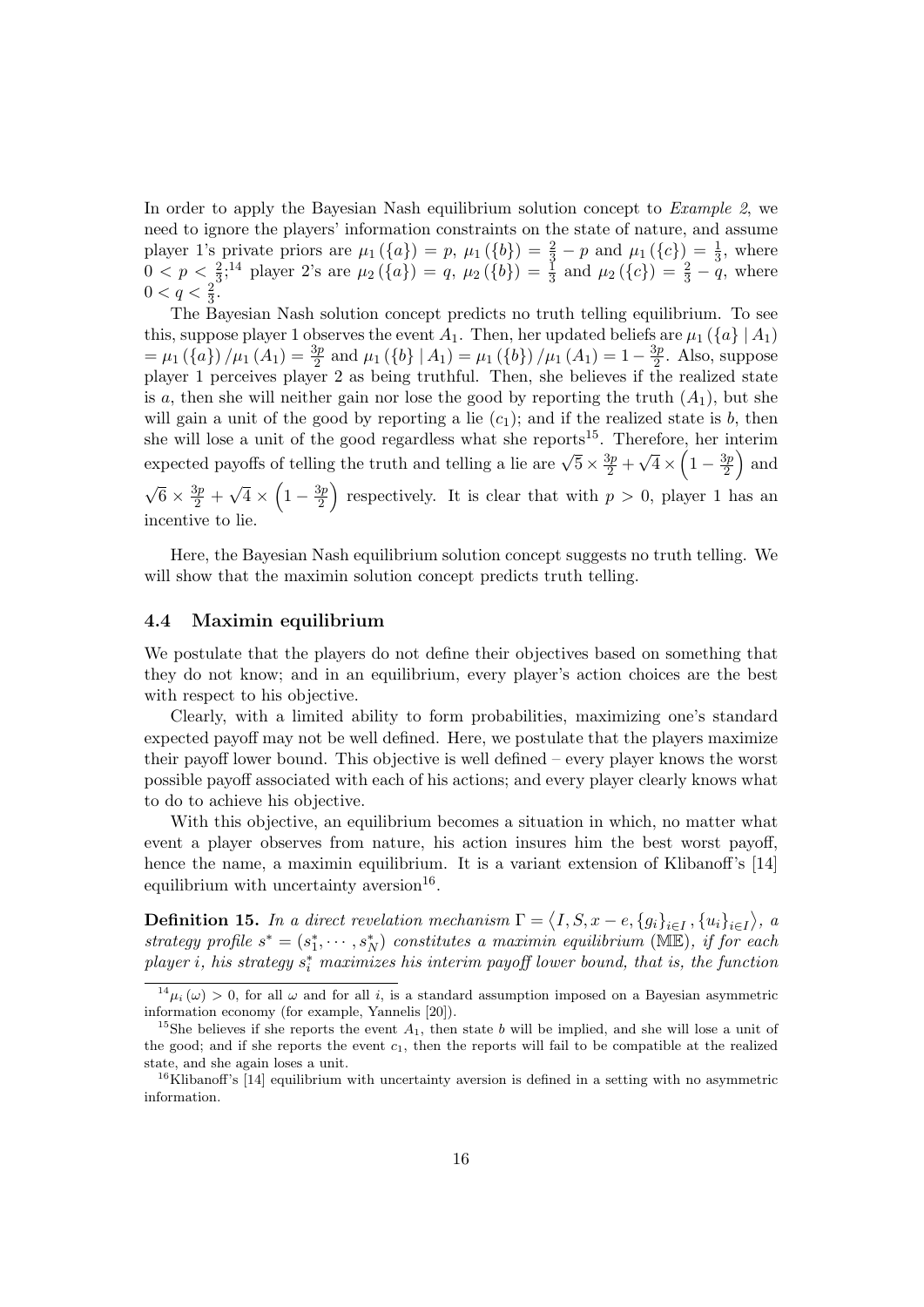$s_i^*: \mathcal{F}_i \to \mathcal{F}_i$  satisfies, for each  $E_i^{\mathcal{F}_i} \in \mathcal{F}_i$ ,

$$
\min_{E_{-i}^{\mathcal{F}_{-i}} \in \mathcal{F}_{-i}; \omega' \in E_i^{\mathcal{F}_i}} v_i \left( s_i^* \left( E_i^{\mathcal{F}_i} \right), E_{-i}^{\mathcal{F}_{-i}}; \omega' \right) \ge \min_{E_{-i}^{\mathcal{F}_{-i}} \in \mathcal{F}_{-i}; \omega' \in E_i^{\mathcal{F}_i}} v_i \left( \hat{E}_i^{\mathcal{F}_i}, E_{-i}^{\mathcal{F}_{-i}}; \omega' \right), \tag{5}
$$

for all  $\hat{E}_i^{\mathcal{F}_i} \in \mathcal{F}_i$ ; where  $E_{-i}^{\mathcal{F}_{-i}}$  $\cup_{-i}^{\mathcal{F}_{-i}}$  denotes the reports from all the other players, so  $E_{-i}^{\mathcal{F}_{-i}} \in$  $\mathcal{F}_{-i} := \times_{j \neq i} \mathcal{F}_j$  .

**Definition 16.** If the truth telling strategy profile s<sup>T 17</sup> constitutes a maximin equilibrium of the mechanism  $\Gamma = \langle I, S, x - e, \{g_i\}_{i \in I}, \{u_i\}_{i \in I} \rangle$ , then we say that the mechanism  $\Gamma$  has a truth telling maximin equilibrium.

#### 4.5 Implementation

This section presents our main result, i.e., in the mechanism  $\Gamma = \langle I, S, x - e, \{g_i\}_{i \in I}, \rangle$  ${u_i}_{i\in I}$ , no player has an incentive to lie. It implies that every maximin core allocation x of an ambiguous asymmetric information economy  $\mathcal E$  is implementable through its corresponding direct revelation mechanism  $\Gamma = \langle I, S, x - e, \{g_i\}_{i \in I}, \{u_i\}_{i \in I} \rangle$ . Formally,

**Theorem 1.** Denote by  $x$  a maximin core allocation of an ambiguous asymmetric information economy  $\mathcal{E}$ , and  $\mathbb{ME}(\Gamma)$  the set of maximin equilibria of the direct revelation mechanism  $\Gamma = \langle I, S, x - e, \{g_i\}_{i \in I}, \{u_i\}_{i \in I} \rangle$ . Then, there exists a truth telling maximin equilibrium  $s^T$ , which is the unique maximin equilibrium of the mechanism  $\Gamma$  (*i.e.*,  $\{s^T\} = \text{MIE}(\Gamma)$ ), for which we have  $g_i(s^T(\omega), \omega) = x_i(\omega)$ , for each  $\omega \in \Omega$ and for each  $i \in I$ , i.e., the maximin core allocation x is implementable as a maximin equilibrium of its corresponding mechanism Γ.

Remark 2. The implementation shares some similarities with the truthful implementation of Dasgupta, Hammond and Maskin  $[3, p.189]$  – an allocation can be truthfully implemented, if there exists a direct revelation mechanism (a game in which players report their private information) for which truth telling is its equilibrium (based on some game theoretic solution concept), and the truth telling equilibrium yields the allocation as its outcome.

Remark 3. We differ from the full implementation of Jackson [13], Palfrey and Srivastava's [17], and Hahn and Yannelis [11], in that, we do not implement the set of core allocations. Instead, we show, given any arbitrary maximin core allocation, its corresponding mechanism  $\Gamma = \langle I, S, x - e, \{g_i\}_{i \in I}, \{u_i\}_{i \in I} \rangle$  yields the core allocation  $x$  as its *unique* maximin equilibrium outcome.

Here, we illustrate theorem 1 by means of a simple example.

<sup>&</sup>lt;sup>17</sup>The truth telling strategy profile  $s^T$  takes the form of  $s_i^T\left(E_i^{\mathcal{F}_i}\right) = E_i^{\mathcal{F}_i}$ , for all  $E_i^{\mathcal{F}_i} \in \mathcal{F}_i$ , and for all i.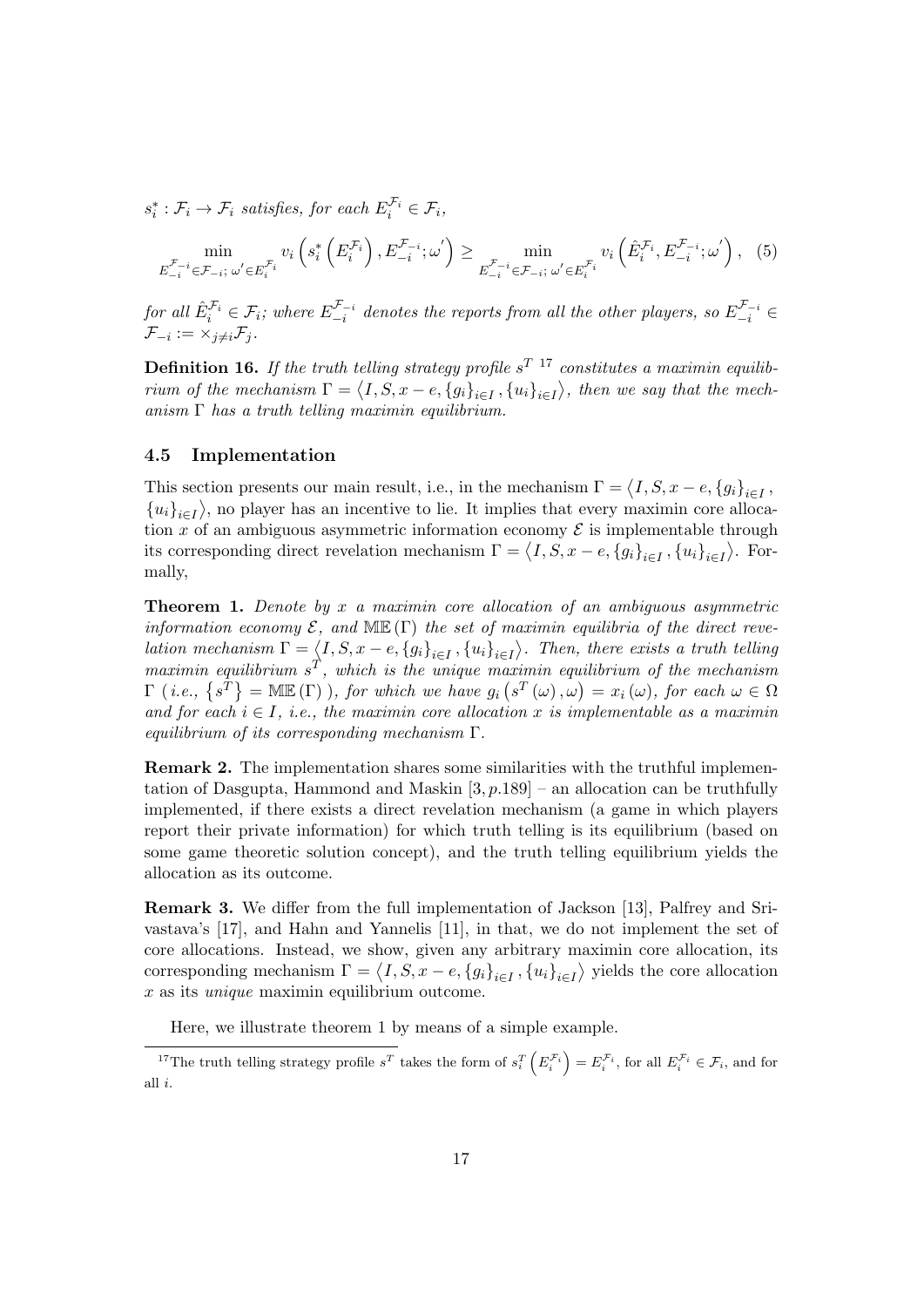Example 4. We reconsider Example 2, i.e., there are two agents, one commodity, and three possible states of nature  $\Omega = \{a, b, c\}$ . The ex post utility function of each agent ince possible states of hattite  $\Omega = \{u, v, e\}$ . The exposit deliny function of each agent is  $i$  is  $u_i(c_i; \omega) = \sqrt{c_i}$ . The agents' random initial endowments, information partitions and private priors are:

$$
(e_1(a), e_1(b), e_1(c)) = (5, 5, 0); \quad \mathcal{F}_1 = \{\{a, b\}, \{c\}\}\
$$

$$
(e_2(a), e_2(b), e_2(c)) = (5, 0, 5); \quad \mathcal{F}_2 = \{\{a, c\}, \{b\}\}\
$$

$$
\mu_1(\{a, b\}) = \frac{2}{3}; \quad \mu_1(\{c\}) = \frac{1}{3}
$$

$$
\mu_2(\{a, c\}) = \frac{2}{3}; \quad \mu_2(\{b\}) = \frac{1}{3}
$$

The planned allocation is the maximin core allocation.

$$
x = \begin{pmatrix} x_1(a) & x_1(b) & x_1(c) \\ x_2(a) & x_2(b) & x_2(c) \end{pmatrix} = \begin{pmatrix} 5 & 4 & 1 \\ 5 & 1 & 4 \end{pmatrix}.
$$

The planned redistribution  $x - e$  is

$$
(x_1(a) - e_1(a), x_1(b) - e_1(b), x_1(c) - e_1(c)) = (0, -1, 1);
$$
  

$$
(x_2(a) - e_2(a), x_2(b) - e_2(b), x_2(c) - e_2(c)) = (0, 1, -1).
$$

The game tree is presented again in Figure 3, in which for simplicity, we let  $A_1 =$  ${a, b}, c_1 = {c}, A_2 = {a, c}, \text{ and } b_2 = {b}.$ 

## Figure 3: An informal game tree (Simultaneous moves)

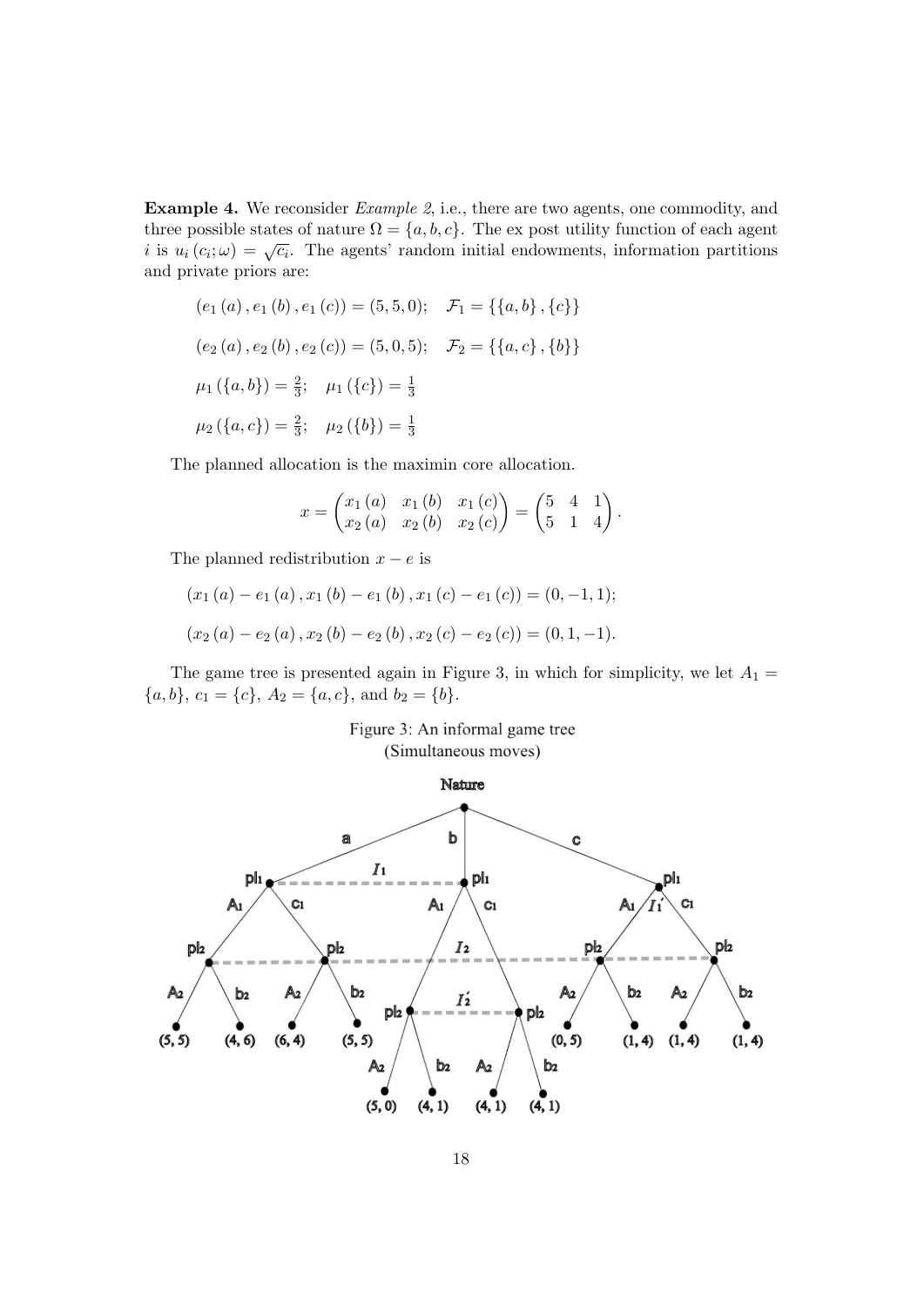We will show that the truth telling strategy profile constitutes the only maximin equilibrium of the game, and the immediate consequence is that the allocation  $x$  is implemented.

Formally, we will show that the strategy profile

$$
s = (s_1(A_1) = A_1, s_1(c_1) = c_1; s_2(A_2) = A_2, s_2(b_2) = b_2),
$$

constitutes the only maximin equilibrium of the game.

We look at player 1 first, she has two information sets  $\mathcal{I}_1$  and  $\mathcal{I}_1'$  $I_1'$ . (Figure 4)

> Figure 4: At player 1's information sets (simultaneous moves)



If she is at  $\mathcal{I}_1$ , then she must have seen the event  $A_1$  from nature. She can either tell the truth  $A_1$  or the lie  $c_1$ . Recall, player 1 cannot distinguish the two decision nodes within the set  $\mathcal{I}_1$ , so her action is common at the two nodes. Figure 4a shows that, being truthful (reports  $A_1$ ), she may end up with, from the left to the right, 5, 4, 5 or 4 units of the good<sup>18</sup>; and by lying (reports  $c_1$ ), she may end up with, from the left to the right, 6, 5, 4 or 4 units of the good.

Clearly, when player 1 observes the event  $A_1$ , telling the truth (reports  $A_1$ ) gives her a lower bound payoff of

$$
\begin{aligned}\n\min \quad & \{v_1\left(A_1, A_2; a\right), v_1\left(A_1, b_2; a\right), v_1\left(A_1, A_2; b\right), v_1\left(A_1, b_2; b\right)\} \\
&= \min \left\{\sqrt{5}, \sqrt{4}, \sqrt{5}, \sqrt{4}\right\} = \sqrt{4};\n\end{aligned}
$$

lying (reports  $c_1$ ) gives her a lower bound payoff of

$$
\begin{aligned}\n\min \quad & \{v_1(c_1, A_2; a), v_1(c_1, b_2; a), v_1(c_1, A_2; b), v_1(c_1, b_2; b)\} \\
&= \min \left\{\sqrt{6}, \sqrt{5}, \sqrt{4}, \sqrt{4}\right\} = \sqrt{4}.\n\end{aligned}
$$

<sup>&</sup>lt;sup>18</sup>That is, at the information set  $\mathcal{I}_1$ , if player 1 tells the truth, then she may go down one of the four paths 'a $A_1A_2$ ', 'a $A_1b_2$ ', 'b $A_1A_2$ ' and 'b $A_1b_2$ ', for which she ends up with  $g_1((A_1, A_2), a) = 5$ ,  $g_1((A_1, b_2), a) = 4$ ,  $g_1((A_1, A_2), b) = 5$ , and  $g_1((A_1, b_2), b) = 4$  units of the good respectively.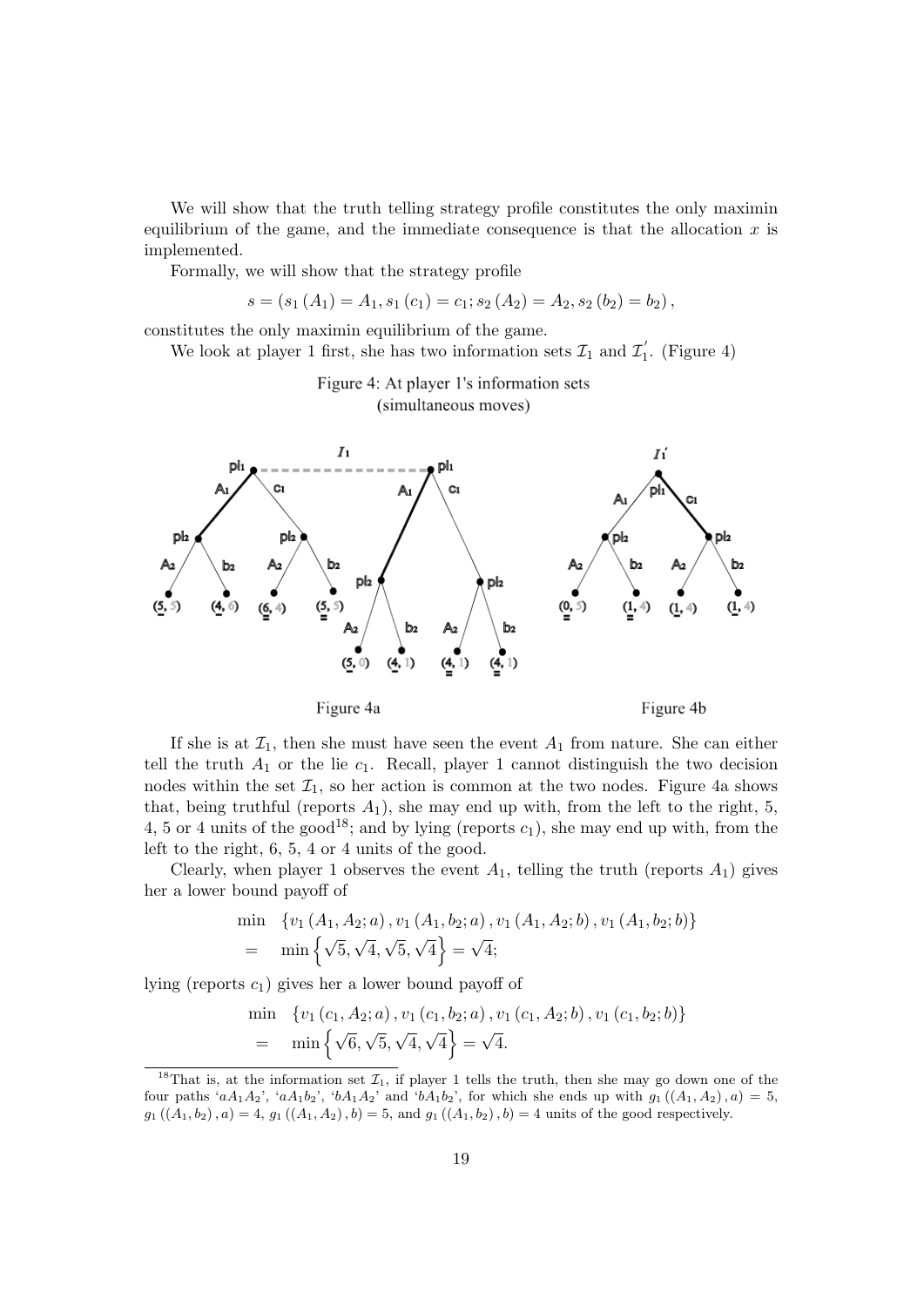So when she observes the event  $A_1$ , she has no incentive to lie, i.e.,  $s_1(A_1) = A_1$ constitutes part of a maximin equilibrium of the game.

If player 1 is at  $\mathcal{I}'_1$  $\overline{1}_1$ , then she must have seen the event  $c_1$  from nature. Figure 4b shows that, if she tells the truth (reports  $c_1$ ), then she will get 1 unit of the good, no matter what player 2 reports; but if she lies (reports  $A_1$ ), then she may end up with, 0 or 1 unit of the good. Here, telling the truth (reports  $c_1$ ) gives her a lower bound payoff of

$$
\min \{v_1(c_1, A_2; c), v_1(c_1, b_2; c)\} = \min \{ \sqrt{1}, \sqrt{1} \} = 1;
$$

lying (reports  $A_1$ ) gives her a lower bound payoff of

$$
\min \{v_1(A_1, A_2; c), v_1(A_1, b_2; c)\} = \min \{ \sqrt{0}, \sqrt{1} \} = 0.
$$

So when she observes the event  $c_1$ , she should report the event  $c_1$ , i.e.,  $s_1(c_1) = c_1$ constitutes part of a maximin equilibrium of the game.

Now, turn to player 2. He has two information sets also,  $\mathcal{I}_2$  and  $\mathcal{I}_2'$  $I_2'$ . (Figure 5)

> Figure 5: At player 2's information sets (simultaneous moves)



Figure 5b

If player 2 is at  $\mathcal{I}_2$ , then he must have seen the event  $A_2$  from nature. Figure 5a shows that, being truthful (reports  $A_2$ ), he may end up with, from the left to the right, 5, 4, 5 or 4 units of the good; and by lying (reports  $b_2$ ), he may end up with, from the left to the right, 6, 5, 4 or 4 units of the good.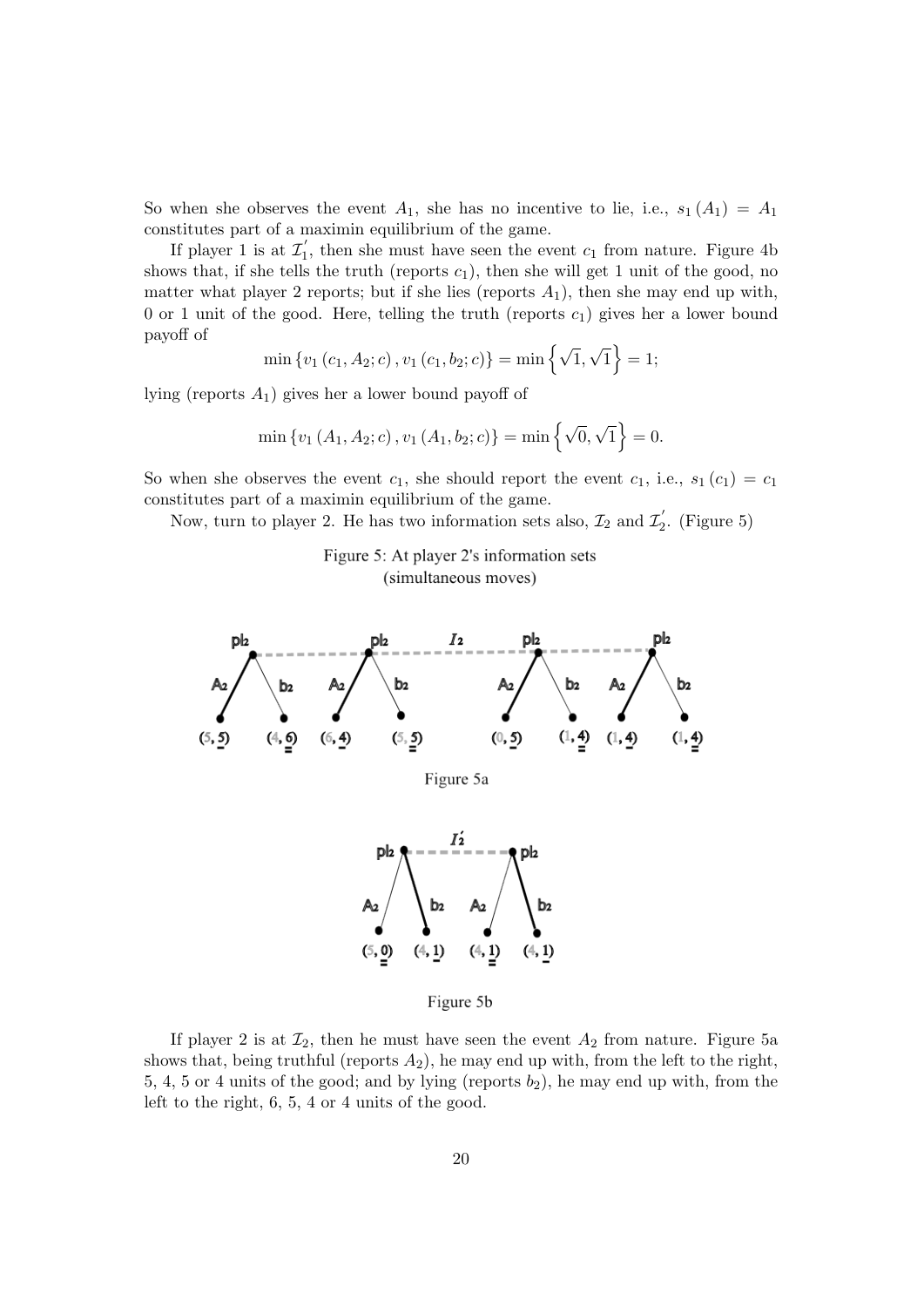Clearly, telling the truth (report  $A_2$ ) gives him a lower bound payoff of

$$
\begin{aligned}\n\min \quad & \{ v_2 \left( A_1, A_2; a \right), v_2 \left( c_1, A_2; a \right), v_2 \left( A_1, A_2; c \right), v_2 \left( c_1, A_2; c \right) \} \\
&= \min \left\{ \sqrt{5}, \sqrt{4}, \sqrt{5}, \sqrt{4} \right\} = \sqrt{4};\n\end{aligned}
$$

lying (report  $b_2$ ) gives her a lower bound payoff of

$$
\begin{aligned}\n\min \quad & \{v_2\left(A_1, b_2; a\right), v_2\left(c_1, b_2; a\right), v_2\left(A_1, b_2; c\right), v_2\left(c_1, b_2; c\right)\} \\
&= \min \left\{\sqrt{6}, \sqrt{5}, \sqrt{4}, \sqrt{4}\right\} = \sqrt{4}.\n\end{aligned}
$$

So when he observes the event  $A_2$ , he has no incentive to lie, i.e.,  $s_2(A_2) = A_2$  constitutes part of a maximin equilibrium of the game.

If player 2 is at  $\mathcal{I}'_2$  $\frac{1}{2}$ , then he must have seen the event  $b_2$  from nature. Figure 5b shows that if he tells the truth, then he will get 1 unit of the good, no matter what player 1 reports; but if he lies, then he may end up with, 0 or 1 unit of the good. Here, telling the truth (report  $b_2$ ) gives him a lower bound payoff of

$$
\min \{v_2(A_1, b_2; b), v_2(c_1, b_2; b)\} = \min \{ \sqrt{1}, \sqrt{1} \} = 1;
$$

lying (report  $A_2$ ) gives him a lower bound payoff of

$$
\min \{v_2\left(A_1, A_2; b\right), v_2\left(c_1, A_2; b\right)\} = \min \left\{\sqrt{0}, \sqrt{1}\right\} = 0.
$$

So when he observes the event  $b_2$ , he should report the event  $b_2$ , i.e.,  $s_2(b_2) = b_2$ constitutes part of a maximin equilibrium of the game.

Now, put together, the strategy profile

$$
s = (s_1(A_1) = A_1, s_1(c_1) = c_1; s_2(A_2) = A_2, s_2(b_2) = b_2),
$$

is a maximin equilibrium of the game. It is, in fact, the only maximin equilibrium of the game<sup>19</sup>.

The equilibrium report paths are  $s(a) = (s_1(A_1), s_2(A_2)) = (A_1, A_2), s(b) =$  $(s_1(A_1), s_2(b_2)) = (A_1, b_2)$  and  $s(c) = (s_1(c_1), s_2(A_2)) = (c_1, A_2)$ . (as marked in Figure 6)

Now, it can be easily checked that the maximin core allocation

$$
x = \begin{pmatrix} x_1(a) & x_1(b) & x_1(c) \\ x_2(a) & x_2(b) & x_2(c) \end{pmatrix} = \begin{pmatrix} 5 & 4 & 1 \\ 5 & 1 & 4 \end{pmatrix}
$$

is implemented, since we have

$$
g_1(s(a), a) = g_1((A_1, A_2), a) = 5 + 5 - 5 = 5 = x_1(a),
$$

and similarly, we have  $g_2(s(a), a) = 5 = x_2(a), g_1(s(b), b) = 4 = x_1(b), g_2(s(b), b) =$  $1 = x_2 (b), g_1 (s (c), c) = 1 = x_1 (c), g_2 (s (c), c) = 4 = x_2 (c).$  These outcomes are illustrated in Figure 6, as pairs following the equilibrium paths.

 $19$ We assume that a player lies, only if he can benefit from doing so.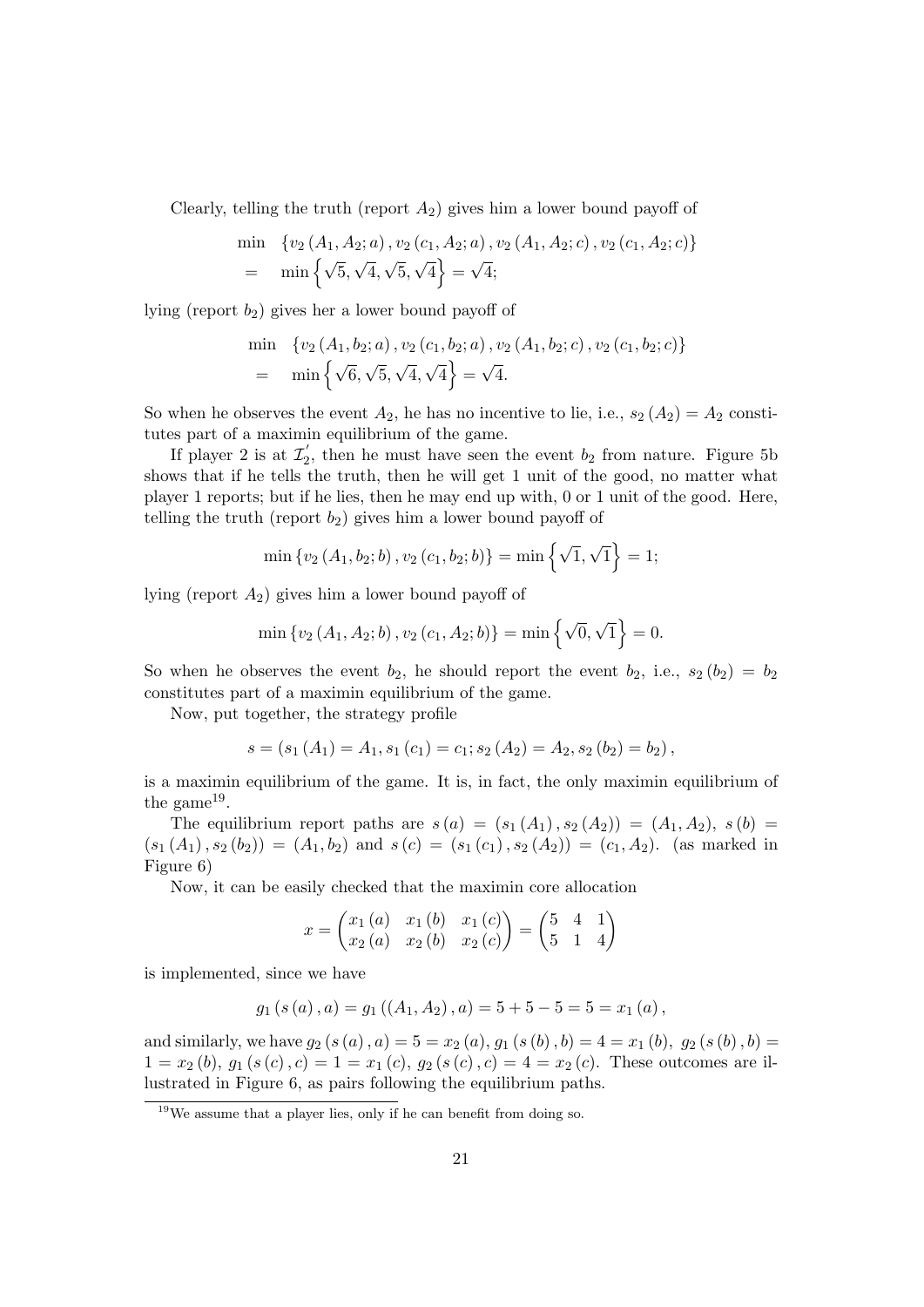

# Figure 6: The equilibrium report paths

#### 4.6 Proof of theorem 1

To ease the explanation, we introduce a few notations. We use  $\mathcal{F}_{-i} := \times_{j \neq i} \mathcal{F}_j$  to denote the action set of all the players except player *i*, and  $E_{-i}^{\mathcal{F}_{-i}}$  $\mathcal{F}_{-i}^{\mathcal{F}_{-i}} := \left( E_1^{\mathcal{F}_1}, \cdots, E_{i-1}^{\mathcal{F}_{i-1}}, E_{i+1}^{\mathcal{F}_{i+1}}, \right)$  $\cdots, E_N^{\mathcal{F}_N}$   $\in \mathcal{F}_{-i}$  the reports of all the players expect player *i*.

Furthermore, we write  $\omega \in E_{-i}^{\mathcal{F}_{-i}}$  $\frac{\mathcal{F}_{-i}}{-i}$  or  $E_{-i}^{\mathcal{F}_{-i}}$  $\int_{-i}^{\infty}$  ( $\omega$ ), if  $\omega$  belongs to each element in the list  $(E_1^{\mathcal{F}_1}, \cdots, E_{i-1}^{\mathcal{F}_{i-1}}, E_{i+1}^{\mathcal{F}_{i+1}}, \cdots, E_N^{\mathcal{F}_N})$ ; and we use  $E_i^{\mathcal{F}_i} \cap E_{-i}^{\mathcal{F}_{-i}}$  $\bigcap_{j=1}^{\mathcal{F}_{-i}}:=\bigcap_{j\in I}E_j^{\mathcal{F}_j}$  $j^{j}$  to denote the information revealed by the reports of all the players.

Now, suppose the mechanism  $\Gamma$  does not have a truth telling maximin equilibrium. Then, there must exist a player *i*, an event  $E_i^{\mathcal{F}_i}$ , and a lie  $\tilde{E}_i^{\mathcal{F}_i} \neq E_i^{\mathcal{F}_i}$ , such that when player *i* observes the event  $E_i^{\mathcal{F}_i}$ , he can insure a better lower bound payoff by lying, i.e.,

$$
\min_{\substack{\mathcal{F}_{-i}^{\mathcal{F}_{-i}} \in \mathcal{F}_{-i}:\\ \omega' \in E_i^{\mathcal{F}_i}}} \left\{ v_i \left( E_i^{\mathcal{F}_i}, E_{-i}^{\mathcal{F}_{-i}}; \omega' \right) \right\} < \min_{\substack{\mathcal{F}_{-i}^{\mathcal{F}_{-i}} \in \mathcal{F}_{-i}:\\ \omega' \in E_i^{\mathcal{F}_i}}} \left\{ v_i \left( \tilde{E}_i^{\mathcal{F}_i}, E_{-i}^{\mathcal{F}_{-i}}; \omega' \right) \right\}. \tag{6}
$$

We will show, in Step 1 and 2, that (6) cannot hold, and therefore every game  $\Gamma$  has a truth telling maximin equilibrium.

To ease the explanation, denote the LHS of (6) by

$$
v_i\left(E_i^{\mathcal{F}_i},E_{-i}^*;\omega^*\right):=\min_{E_{-i}^{\mathcal{F}_{-i}}\in\mathcal{F}_{-i};\;\omega'\in E_i^{\mathcal{F}_i}}\left\{v_i\left(E_i^{\mathcal{F}_i},E_{-i}^{\mathcal{F}_{-i}};\omega'\right)\right\},\;
$$

where  $E_{-i}^* \in \mathcal{F}_{-i}$  and  $\omega^* \in E_i^{\mathcal{F}_i}$  solve the minimization problem above.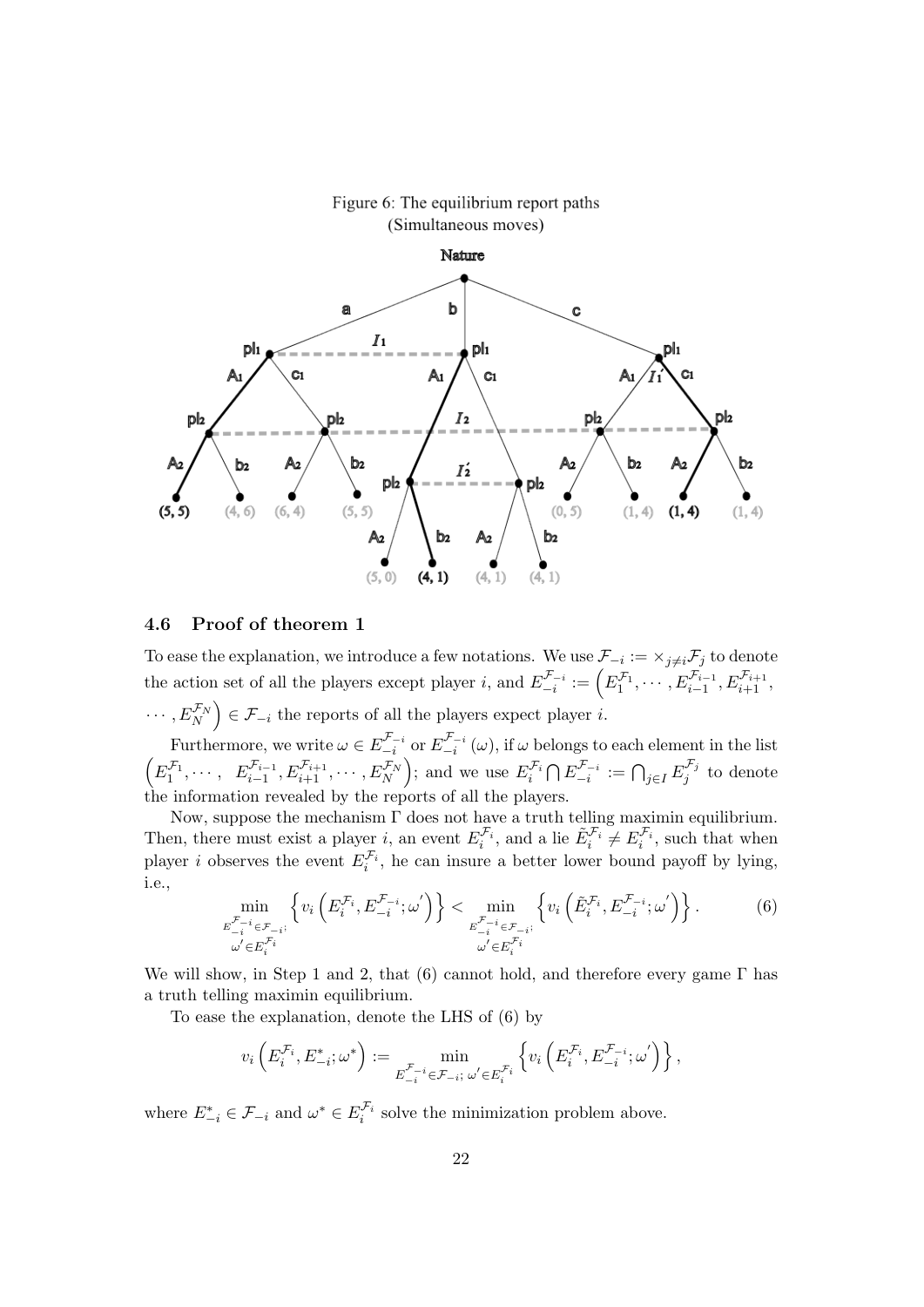**Step 1** We will show that if  $v_i\left(E_i^{\mathcal{F}_i}, E_{-i}^*; \omega^*\right) = u_i\left(x_i\left(\omega^*\right); \omega^*\right)$  and (6) holds, then  $x$  fails to be a maximin core allocation.

Notice,  $v_i\left(E_i^{\mathcal{F}_i}, E_{-i}^*; \omega^*\right) = u_i\left(x_i\left(\omega^*\right); \omega^*\right)$  implies<sup>20</sup>

$$
v_i\left(E_i^{\mathcal{F}_i}, E_{-i}^*\,;\omega^*\right) = \min_{\omega' \in E_i^{\mathcal{F}_i}} \left\{ v_i\left(E_i^{\mathcal{F}_i}, E_{-i}^{\mathcal{F}_{-i}}\left(\omega'\right); \omega'\right) \right\}.
$$
 (7)

Also,  $(6)$  implies<sup>21</sup>

$$
v_i\left(E_i^{\mathcal{F}_i}, E_{-i}^*; \omega^*\right) < \min_{\omega' \in E_i^{\mathcal{F}_i}} \left\{ v_i\left(\tilde{E}_i^{\mathcal{F}_i}, E_{-i}^{\mathcal{F}_{-i}}\left(\omega'\right); \omega'\right) \right\}.
$$
\n
$$
(8)
$$

Now, (7) and (8) together imply

$$
\min_{\omega' \in E_i^{\mathcal{F}_i}} \left\{ v_i \left( E_i^{\mathcal{F}_i}, E_{-i}^{\mathcal{F}_{-i}} \left( \omega' \right); \omega' \right) \right\} < \min_{\omega' \in E_i^{\mathcal{F}_i}} \left\{ v_i \left( \tilde{E}_i^{\mathcal{F}_i}, E_{-i}^{\mathcal{F}_{-i}} \left( \omega' \right); \omega' \right) \right\}. \tag{9}
$$

Finally, by Lemma 1 (see the Appendix), we show that if (9) holds, then x fails to be a maximin core allocation.

**Step 2** We will show that if  $v_i\left(E_i^{\mathcal{F}_i}, E_{-i}^*; \omega^*\right) \neq u_i\left(x_i\left(\omega^*\right); \omega^*\right)$  and (6) holds, then x fails to be a maximin core allocation. The idea is similar to Step 1.

Notice,  $v_i\left(E_i^{\mathcal{F}_i}, E_{-i}^*, \omega^*\right) \neq u_i\left(x_i\left(\omega^*\right); \omega^*\right)$  holds, only if  $E_i^{\mathcal{F}_i}, E_{-i}^*$  are compatible at the state  $\omega^*$ , and  $E_i^{\mathcal{F}_i} \cap E_{-i}^* = {\tilde{\omega}}$  where  $\tilde{\omega}$  is some state different from  $\omega^*$ . This implies we must have

$$
v_i\left(E_i^{\mathcal{F}_i}, E_{-i}^*; \omega^*\right) = u_i\left(e_i\left(\omega^*\right) + x_i\left(\tilde{\omega}\right) - e_i\left(\tilde{\omega}\right); \omega^*\right) = u_i\left(x_i\left(\tilde{\omega}\right); \omega^*\right) = u_i\left(x_i\left(\tilde{\omega}\right); \tilde{\omega}\right),\tag{10}
$$

since both the endowment  $e_i$  and the utility function  $u_i$  are  $\mathcal{F}_i$ -measurable.

Now  $\tilde{\omega} \in E_i^{\mathcal{F}_i}$  and the equation (10) together imply

$$
v_i\left(E_i^{\mathcal{F}_i}, E_{-i}^*; \omega^*\right) = \min_{\omega' \in E_i^{\mathcal{F}_i}} \left\{ v_i\left(E_i^{\mathcal{F}_i}, E_{-i}^{\mathcal{F}_{-i}}\left(\omega'\right); \omega'\right) \right\}.
$$
 (11)

<sup>20</sup>Note  $\omega^* \in E_i^{\mathcal{F}_i}$ , and

$$
v_{i}\left(E_{i}^{\mathcal{F}_{i}},E_{-i}^{*};\omega^{*}\right) := \min_{\substack{E_{-i}^{\mathcal{F}_{-i}} \in \mathcal{F}_{-i}: \\ \omega' \in E_{i}^{\mathcal{F}_{i}}}} \left\{ v_{i}\left(E_{i}^{\mathcal{F}_{i}},E_{-i}^{\mathcal{F}_{-i}};\omega'\right) \right\} \leq \min_{\substack{\omega' \in E_{i}^{\mathcal{F}_{i}} \\ \omega' \in E_{i}^{\mathcal{F}_{i}}}} \left\{ v_{i}\left(E_{i}^{\mathcal{F}_{i}},E_{-i}^{\mathcal{F}_{-i}}\left(\omega'\right);\omega'\right) \right\}
$$

$$
\leq v_{i}\left(E_{i}^{\mathcal{F}_{i}},E_{-i}^{\mathcal{F}_{-i}}\left(\omega^{*}\right);\omega^{*}\right) = u_{i}\left(x_{i}\left(\omega^{*}\right);\omega^{*}\right),
$$

imply that we must have equality throughout.

<sup>21</sup>Since by the definition of a minimum, we have

$$
\min_{\substack{\mathbf{E}_{-i}^{\mathcal{F}_{-i}} \in \mathcal{F}_{-i} \\ \omega' \in E_i^{\mathcal{F}_i}}} \left\{ v_i \left( \tilde{E}_i^{\mathcal{F}_i}, E_{-i}^{\mathcal{F}_{-i}}; \omega' \right) \right\} \le \min_{\omega' \in E_i^{\mathcal{F}_i}} \left\{ v_i \left( \tilde{E}_i^{\mathcal{F}_i}, E_{-i}^{\mathcal{F}_{-i}} \left( \omega' \right); \omega' \right) \right\}.
$$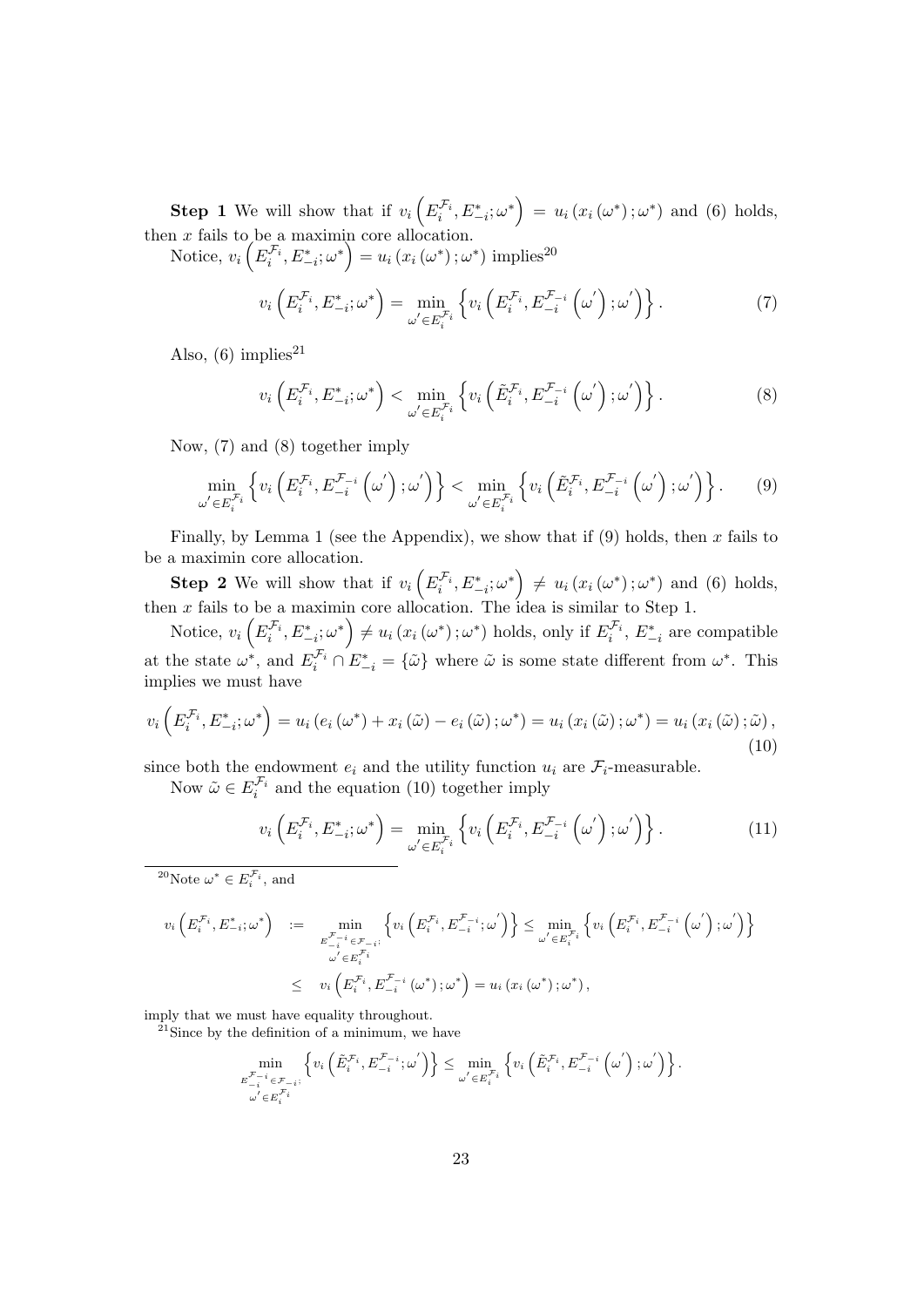Also, (6) implies

$$
v_i\left(E_i^{\mathcal{F}_i}, E_{-i}^*\,;\omega^*\right) < \min_{\omega' \in E_i^{\mathcal{F}_i}} \left\{ v_i\left(\tilde{E}_i^{\mathcal{F}_i}, E_{-i}^{\mathcal{F}_{-i}}\left(\omega'\right); \omega'\right) \right\}.
$$
\n(12)

Now, (11) and (12) together imply

$$
\min_{\omega' \in E_i^{\mathcal{F}_i}} \left\{ v_i \left( E_i^{\mathcal{F}_i}, E_{-i}^{\mathcal{F}_{-i}} \left( \omega' \right); \omega' \right) \right\} < \min_{\omega' \in E_i^{\mathcal{F}_i}} \left\{ v_i \left( \tilde{E}_i^{\mathcal{F}_i}, E_{-i}^{\mathcal{F}_{-i}} \left( \omega' \right); \omega' \right) \right\}. \tag{13}
$$

Again, by Lemma 1 in the Appendix, if  $(13)$  holds, then x fails to be a maximin core allocation – a contradiction.

Therefore, we conclude that the mechanism  $\Gamma$  has a truth telling maximin equilibrium, i.e.,  $s^T \in \mathbb{ME}(\Gamma)$ .

Furthermore, we show that the truth telling maximin equilibrium is the only maximin equilibrium of the mechanism  $\Gamma$ , i.e.,  $\{s^T\} = \text{MIE}(\Gamma)$ . So suppose not, that is, suppose both  $s^T$  and  $s^*$  are maximin equilibria of the mechanism  $\Gamma$ , and  $s^T \neq s^*$ .

The truth telling strategy profile  $s^T$  is different from the strategy profile  $s^*$ , implies that there must exist a player *i* and an event  $E_i^{\mathcal{F}_i}$ , such that

$$
s_i^T \left( E_i^{\mathcal{F}_i} \right) = E_i^{\mathcal{F}_i} \neq \tilde{E}_i^{\mathcal{F}_i} = s_i^* \left( E_i^{\mathcal{F}_i} \right). \tag{14}
$$

But  $s_i^*\left(E_i^{\mathcal{F}_i}\right) = \tilde{E}_i^{\mathcal{F}_i} \neq E_i^{\mathcal{F}_i}$  holds, only if lying makes player *i* strictly better off upon observing the event  $E_i^{\mathcal{F}_i}$ , i.e.,

$$
\min_{\substack{\mathcal{F}_{-i}^{\mathcal{F}_{-i}} \in \mathcal{F}_{-i}: \\ \omega' \in E_i^{\mathcal{F}_i}}} \left\{ v_i \left( E_i^{\mathcal{F}_i}, E_{-i}^{\mathcal{F}_{-i}}; \omega' \right) \right\} < \min_{\substack{\mathcal{F}_{-i}^{\mathcal{F}_{-i}} \in \mathcal{F}_{-i}: \\ \omega' \in E_i^{\mathcal{F}_i}}} \left\{ v_i \left( \tilde{E}_i^{\mathcal{F}_i}, E_{-i}^{\mathcal{F}_{-i}}; \omega' \right) \right\}.
$$

This conclusion then contradicts with the fact that the truth telling strategy profile constitutes a maximin equilibrium of the mechanism.

Now, clearly, the maximin core allocation  $x$  is implemented. Indeed, under the truth telling strategy profile  $s^T$ , the list of reports associated to each state  $\omega$  is

$$
s^{T}(\omega) = \left( E_1^{\mathcal{F}_1}(\omega), \cdots, E_N^{\mathcal{F}_N}(\omega) \right).
$$

That is, the players always tell the truth. As a consequence, we have

$$
g_i\left(s^T\left(\omega\right), \omega\right) = g_i\left(\left(E_1^{\mathcal{F}_1}\left(\omega\right), \cdots, E_N^{\mathcal{F}_N}\left(\omega\right)\right), \omega\right)
$$
  

$$
= e_i\left(\omega\right) + D_i\left(x - e, \left(E_1^{\mathcal{F}_1}\left(\omega\right), \cdots, E_N^{\mathcal{F}_N}\left(\omega\right)\right), \omega\right)
$$
  

$$
= e_i\left(\omega\right) + x_i\left(\omega\right) - e_i\left(\omega\right) = x_i\left(\omega\right),
$$

for each  $\omega \in \Omega$  and for each  $i \in I$  – the requirement of definition 13.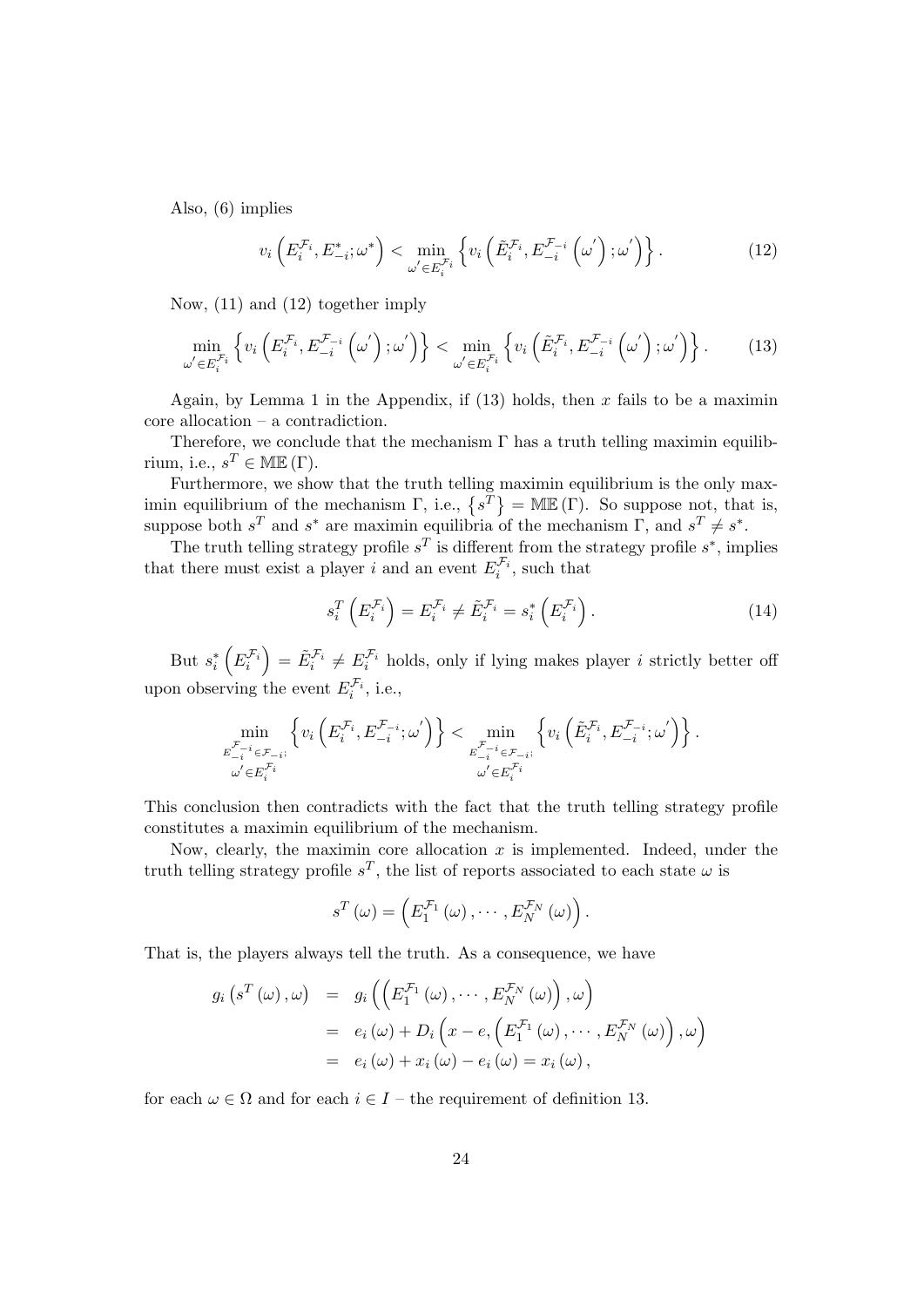# 5 Concluding remarks

The maximin core notion of de Castro-Yannelis [4] (a cooperative concept) introduces us to a collection of desirable allocations, which are both incentive compatible and efficient, a result which is false with Bayesian preferences. In particular, it fails for the rational expectations equilibrium, Walrasian expectations equilibrium and private core.

We showed that a maximin core allocation is implementable by means of noncooperative behavior under ambiguity. That is, given any arbitrary maximin core allocation, its corresponding direct revelation mechanism yields the core allocation as its unique maximin equilibrium outcome.

The new equilibrium notion (maximin equilibrium) takes into account the agents' information constraints – the inability to assign a probability to every state of nature, and to each possible action of his opponents. In a maximin equilibrium, each agent, once it is his turn to report an event, maximizes his payoff lowest bound by taking into account the worse possible strategies of all other agents against him, and the worst state that can occur. It turns out that, such noncooperative behavior enables agents to reach a desirable outcome, i.e., a maximin core allocation, which is both incentive compatible and efficient.

Interestingly, our counter example (Example 3) in section 4.3 shows that, the Bayesian Nash solution concept cannot be used to implement the maximin core. In particular, the Bayesian Nash solution concept does not predict truth telling, contrary to the maximin equilibrium solution concept. This further highlights the disagreements in predictions, created by assuming the agents know more than what they actually know, as originally demonstrated in the Ellsberg's experiment [8].

# 6 Appendix

**Lemma 1.** Given a direct revelation mechanism  $\Gamma = \langle I, S, x - e, \{g_i\}_{i \in I}, \{u_i\}_{i \in I} \rangle$ , if the allocation  $x$  is a maximin core allocation, then there does not exist a player  $i$ , an event  $E_i^{\mathcal{F}_i}$ , and a lie  $\tilde{E}_i^{\mathcal{F}_i} \neq E_i^{\mathcal{F}_i}$ , such that<sup>22</sup>

$$
\min_{\omega' \in E_i^{\mathcal{F}_i}} \left\{ v_i \left( E_i^{\mathcal{F}_i}, E_{-i}^{\mathcal{F}_{-i}} \left( \omega' \right); \omega' \right) \right\} < \min_{\omega' \in E_i^{\mathcal{F}_i}} \left\{ v_i \left( \tilde{E}_i^{\mathcal{F}_i}, E_{-i}^{\mathcal{F}_{-i}} \left( \omega' \right); \omega' \right) \right\}. \tag{15}
$$

*Proof.* Suppose there exist a player *i*, an event  $E_i^{\mathcal{F}_i}$ , and a lie  $\tilde{E}_i^{\mathcal{F}_i} \neq E_i^{\mathcal{F}_i}$ , such that  $(15)$  holds, we will show that the feasible allocation x fails to be Pareto optimal under the maximin preferences, and therefore fails to be a maximin core allocation – an idea similar to the one in theorem 3.1 of de Castro-Yannelis [5].

<sup>&</sup>lt;sup>22</sup>In words, (15) says that, under the event  $E_i^{\mathcal{F}_i}$ , if all the others players are truthful, then player i can insure a higher lower bound payoff by lying, i.e., Lemma 1 states that the truth telling strategy profile is a fixed point.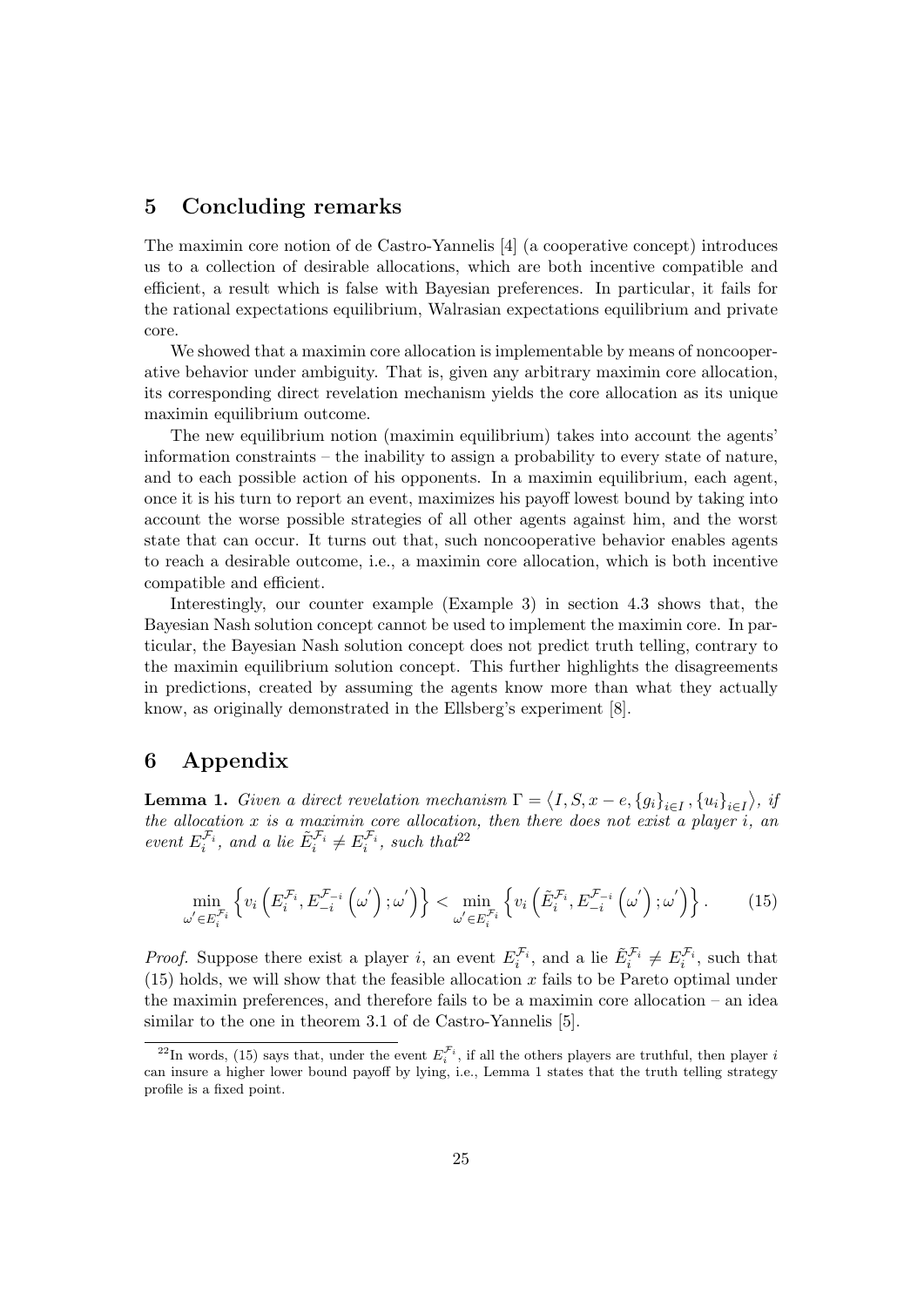Note, for each  $\omega' \in E_i^{\mathcal{F}_i}$ , we have

$$
v_i\left(E_i^{\mathcal{F}_i}, E_{-i}^{\mathcal{F}_{-i}}\left(\omega'\right); \omega'\right) = u_i\left(x_i\left(\omega'\right); \omega'\right),
$$

and therefore, the LHS of (15) can be rewritten as

$$
\min_{\omega' \in E_i^{\mathcal{F}_i}} \left\{ v_i \left( E_i^{\mathcal{F}_i}, E_{-i}^{\mathcal{F}_{-i}} \left( \omega' \right); \omega' \right) \right\} = \min_{\omega' \in E_i^{\mathcal{F}_i}} \left\{ u_i \left( x_i \left( \omega' \right); \omega' \right) \right\}.
$$

Now, define an *i*-allocation of player *i*,  $z_i(\cdot)$ , such that for each  $\omega' \in E_i^{\mathcal{F}_i}$ ,

$$
v_i\left(\tilde{E}_i^{\mathcal{F}_i}, E_{-i}^{\mathcal{F}_{-i}}\left(\omega'\right); \omega'\right) = u_i\left(z_i\left(\omega'\right); \omega'\right),
$$

and therefore, the RHS of (15) can be rewritten as

$$
\min_{\omega' \in E_i^{\mathcal{F}_i}} \left\{ v_i \left( \tilde{E}_i^{\mathcal{F}_i}, E_{-i}^{\mathcal{F}_{-i}} \left( \omega' \right); \omega' \right) \right\} = \min_{\omega' \in E_i^{\mathcal{F}_i}} \left\{ u_i \left( z_i \left( \omega' \right); \omega' \right) \right\}.
$$

It follows from (15) that

$$
\min_{\omega' \in E_i^{\mathcal{F}_i}} \left\{ u_i \left( x_i \left( \omega' \right); \omega' \right) \right\} < \min_{\omega' \in E_i^{\mathcal{F}_i}} \left\{ u_i \left( z_i \left( \omega' \right); \omega' \right) \right\}. \tag{16}
$$

Since  $u_i$  is  $\mathcal{F}_i$ -measurable, (16) then implies,

$$
z_i\left(\omega^{'}\right) > x_i\left(\omega^{'}\right), \text{ for each } \omega^{'} \in \arg\min_{\omega^{'}\in E_i^{\mathcal{F}_i}}\left\{u_i\left(x_i\left(\omega^{'}\right);\omega^{'}\right)\right\}.
$$
 (17)

Throughout the proof,  $\omega'$  denotes a generic state. For (17) to hold, it must be: for each  $\omega' \in \argmin_{\omega' \in E_i^{\mathcal{F}_i}}$  $\{u_i(x_i(\omega');\omega')\}\text{, there exists a state }\tilde{\omega}\text{, such that }$ 

1.  $\tilde{E}_i^{\mathcal{F}_i} \cap E_{-i}^{\mathcal{F}_{-i}}$  $\begin{array}{l} \ _{\text{\small c}}\mathcal{F}_{-i}\left(\omega^{'}\right)=\{\tilde{\omega}\}, \end{array}$ 2.  $\tilde{E}_{i}^{\mathcal{F}_{i}},\,E_{-i}^{\mathcal{F}_{-i}}$  $\int_{-i}^{\mathcal{F}_{-i}} \left( \omega' \right)$  are compatible at  $\omega'$ , and  $3. \ \ z_i\left(\omega^{'}\right)=e_i\left(\omega^{'}\right)+x_i\left(\tilde{\omega}\right)-e_i\left(\tilde{\omega}\right)>x_i\left(\omega^{'}\right).$ 

Let  $\left\{\omega', \tilde{\omega}\right\}$  denote a pair, containing the state  $\omega' \in \arg\min_{\omega' \in E_i^{\mathcal{F}_i}}$  $\{u_i(x_i(\omega');\omega')\}$ and *its* corresponding<sup>23</sup>  $\tilde{\omega}$ . It follows by 1 above that, for each  $\omega' \in \arg \min_{\omega' \in E_i^{\mathcal{F}_i}}$  $\{u_i(x_i(\omega');\omega')\},\,$ the pair  $\{\omega', \tilde{\omega}\}\)$  is a subset of  $E_{-i}^{\mathcal{F}_{-i}}$  $\int_{-i}^{\cal F}_{-i} \, \Big( \omega' \Big) .$ 

<sup>&</sup>lt;sup>23</sup>To avoid confusion, it is worthwhile to re-emphasize that different  $\omega$  $\omega^{'}$ ∈  $\arg\min_{\omega' \in E_i^{\mathcal{F}_i}}$  $\{u_i(x_i(\omega');\omega'\}\}\$  may be matched with a different  $\tilde{\omega}$ .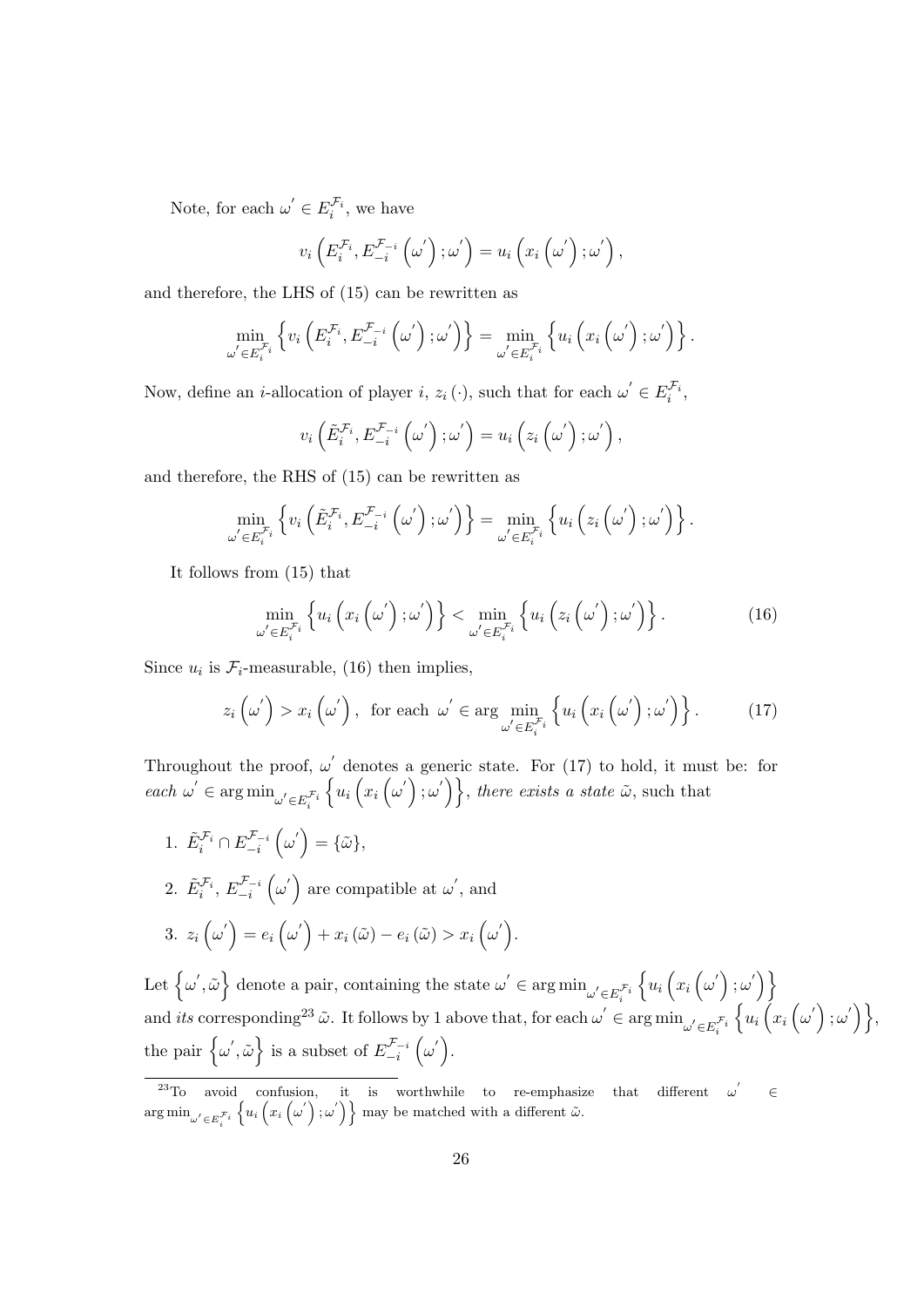Now, we are ready to define an allocation  $y$  that Pareto improves  $x$  under the maximin preferences. Define for each  $j \in I$ , the j-allocation  $y_j(\cdot)$  by

$$
y_j(\omega') = \begin{cases} z_j(\omega') & \text{if } \omega' \in \arg\min_{\omega' \in E_i^{\mathcal{F}_i}} \left\{ u_i(x_i(\omega'); \omega' \right) \right\} \\ x_j(\omega') & \text{otherwise.} \end{cases}
$$

Notice that the allocation  $y$  is feasible.

Indeed, for a state  $\omega' \notin \arg \min_{\omega' \in E_i^{\mathcal{F}_i}}$  $\{u_i(x_i(\omega');\omega')\}\,$ , we have

$$
\sum_{j\in I} y_j\left(\omega'\right) = \sum_{j\in I} x_j\left(\omega'\right) = \sum_{j\in I} e_j\left(\omega'\right),
$$

coming from the feasibility of the allocation x; and for a state  $\omega' \in \argmin_{\omega' \in E_i^{\mathcal{F}_i}}$  $\{u_i(x_i(\omega');\omega')\},\$ we have

$$
\sum_{j\in I} y_j \left( \omega' \right) = \sum_{j\in I} z_j \left( \omega' \right) = \sum_{j\in I} e_j \left( \omega' \right) + \sum_{j\in I} x_j \left( \tilde{\omega} \right) - \sum_{j\in I} e_j \left( \tilde{\omega} \right) = \sum_{j\in I} e_j \left( \omega' \right),
$$

coming from the feasibility of the allocation x at the state  $\tilde{\omega}$ .

From  $(17)$  and the definition of  $y_i$ , we have

$$
\min_{\omega' \in E_i^{\mathcal{F}_i}} \left\{ u_i \left( y_i \left( \omega' \right); \omega' \right) \right\} > \min_{\omega' \in E_i^{\mathcal{F}_i}} \left\{ u_i \left( x_i \left( \omega' \right); \omega' \right) \right\} \tag{18}
$$

under the event  $E_i^{\mathcal{F}_i}$ ; and for any other event  $\hat{E}_i^{\mathcal{F}_i} \in \mathcal{F}_i$ , we have

$$
\min_{\omega' \in \hat{E}_i^{\mathcal{F}_i}} \left\{ u_i \left( y_i \left( \omega' \right); \omega' \right) \right\} = \min_{\omega' \in \hat{E}_i^{\mathcal{F}_i}} \left\{ u_i \left( x_i \left( \omega' \right); \omega' \right) \right\}.
$$

Therefore, combined with the assumption  $\mu_i(\cdot) > 0$  (Assumption 2), we get, for the player i,

$$
\sum_{E_i \in \mathcal{F}_i} \left( \min_{\omega' \in E_i} u_i \left( y_i \left( \omega' \right); \omega' \right) \right) \mu_i \left( E_i \right) > \sum_{E_i \in \mathcal{F}_i} \left( \min_{\omega' \in E_i} u_i \left( x_i \left( \omega' \right); \omega' \right) \right) \mu_i \left( E_i \right). \tag{19}
$$

Here we abuse the notations in (19) slightly: using  $E_i$  to denote an arbitrary event in  $\mathcal{F}_i$ .

That is, from  $(19)$ , we have that player *i* strictly prefers the allocation *y* to the allocation x, i.e.,  $y \succ_i^{MP} x$ . Now, it remains to show that for any other player  $k \neq i$ , we have  $y \succeq_k^{MP} x$ .

Fix an arbitrary player  $k \neq i$ , and an arbitrary event that player k may observe,  $E_k^{\mathcal{F}_k} \in \mathcal{F}_k$ . Notice, if the event  $E_k^{\mathcal{F}_k}$  contains a state  $\omega' \in \argmin_{\omega' \in E_i^{\mathcal{F}_i}}$  $\{u_i(x_i(\omega');\omega')\},\,$ then it contains the pair  $\{\omega', \tilde{\omega}\}$ . So, by the  $\mathcal{F}_k$ -measurability of  $e_k$ , we have  $z_k(\omega') =$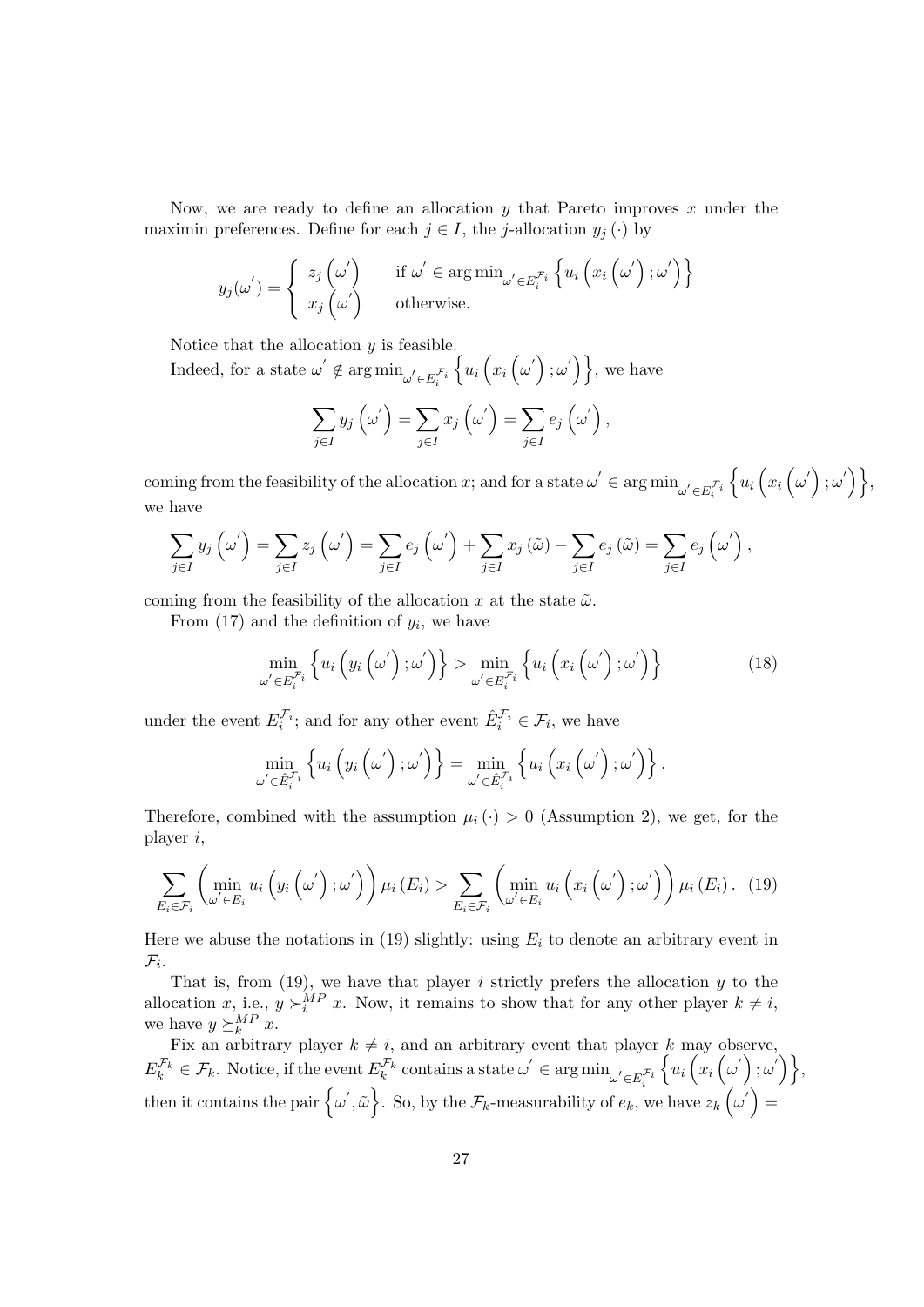$e_k\left(\omega'\right)+x_k\left(\tilde{\omega}\right)-e_k\left(\tilde{\omega}\right)=x_k\left(\tilde{\omega}\right).$  Now, for the event  $E_k^{\mathcal{F}_k}$ , define  $X_k=\left\{x_k\left(\omega'\right): \omega'\in E_k^{\mathcal{F}_k}\right\}$ and  $Y_k = \left\{ y_k \left( \omega' \right) : \omega' \in E_k^{\mathcal{F}_k} \right\}$ . We have  $Y_k \subset X_k$ . Indeed, if  $\omega' \in E_k^{\mathcal{F}_k}$  and  $\omega^{'} \in \argmin_{\omega^{'} \in E_i^{\mathcal{F}_i}}$  $\{u_i(x_i(\omega');\omega')\},\$  then

$$
y_k\left(\omega'\right)=z_k\left(\omega'\right)=x_k\left(\tilde{\omega}\right)\in X_k;
$$

and if  $\omega' \in E_k^{\mathcal{F}_k}$  and  $\omega' \notin \arg \min_{\omega' \in E_i^{\mathcal{F}_i}}$  $\{u_i(x_i(\omega');\omega')\},\$  then  $y_k\left(\omega^{'}\right)=x_k\left(\omega^{'}\right)\in X_k.$ 

Therefore, we have

$$
\min_{\omega' \in E_k^{\mathcal{F}_k}} \left\{ u_k \left( y_k \left( \omega' \right); \omega' \right) \right\} \geq \min_{\omega' \in E_k^{\mathcal{F}_k}} \left\{ u_k \left( x_k \left( \omega' \right); \omega' \right) \right\}.
$$

Since the event  $E_k^{\mathcal{F}_k} \in \mathcal{F}_k$  is arbitrary, we have

$$
\sum_{E_{k}^{\mathcal{F}_{k}} \in \mathcal{F}_{k}} \left( \min_{\omega' \in E_{k}^{\mathcal{F}_{k}}} u_{k}\left(y_{k}\left(\omega'\right); \omega'\right) \right) \mu_{k}\left(E_{k}^{\mathcal{F}_{k}}\right) \geq \sum_{E_{k}^{\mathcal{F}_{k}} \in \mathcal{F}_{k}} \left( \min_{\omega' \in E_{k}^{\mathcal{F}_{k}}} u_{k}\left(x_{k}\left(\omega'\right); \omega'\right) \right) \mu_{k}\left(E_{k}^{\mathcal{F}_{k}}\right).
$$

Also, since player  $k \neq i$  is arbitrary, we have for every player  $k \neq i$ ,  $y \succeq_k^{MP} x$ .

Thus, the allocation  $y$  Pareto improves the allocation  $x$  under the maximin preferences, and  $x$  fails to be a maximin core allocation. This contradiction completes the proof of Lemma 1.  $\Box$ 

# References

- [1] Allen, B. (1981): "Generic existence of completely revealing equilibria for economies with uncertainty when prices convey information", Econometrica, 49, 1173-1199.
- [2] Bose, S. and L. Renou (2011): "Mechanism design with ambiguous communication devices", working paper.
- [3] Dasgupta, P. S. and P. J. Hammond and E. S. Maskin (1979): "The implementation of social choice rules: some general results on incentive compatibility", The Review of Economic Studies, 46(2), 185-216.
- [4] de Castro, L. I. and N. C. Yannelis (2009): "The maximin criterion solves the conflict between efficiency and incentive compatibility", working paper.
- [5] de Castro, L. I. and N. C. Yannelis (2010): "Ambiguity aversion solves the conflict between efficiency and incentive compatibility", working paper.